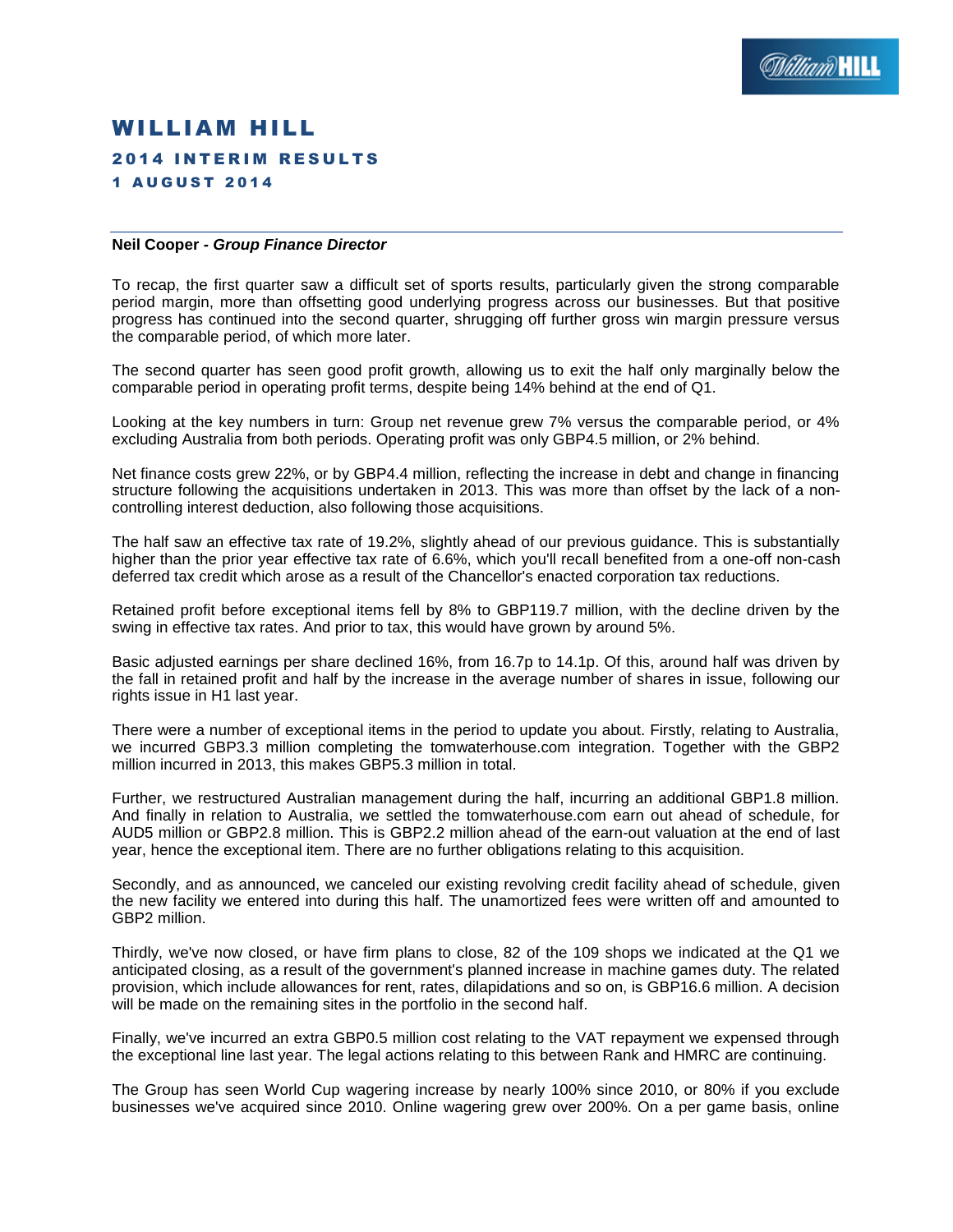took an average of GBP700,000 in wagering in World Cup 2010, GBP1.6 million in Euro 2012, and GBP2.3 million in World Cup 2014.

Profit-wise, the tournament was a bit of nail biter for bookmakers, given the early run of favorites winning, together with the dearth of draws. In fact, it took seven days and 18 games before we broke even in online. The results in the latter part of the tournament ensured that we had a good result overall, even if the margins were not quite as high as 2010.

Most profitable gaming online, the final. You cannot beat a normal time nil all draw for entertainment. And the biggest loser was the opener, Brazil, Croatia. So literally started in a hole, ended up in a good place.

Retail net revenue, moving on to look at retail, was flat in the half with machines gross win growth of 5% and OTC wagering growth of 2%, being more than offset by the impact of the year-over-year OTC margin decline from 19.7% in 2013 to 18% in 2014.

Cost of sales grew 5% driven by growth in the machines category, as well as an additional month of machines games duty. Operating expenses grew by only 1%. Stripping out non-like-for-like cost growth, underlying costs fell by 1%. And operating profit fell by GBP7.3 million, or 7%.

Focusing on OTC wagering in more detail, the chart shows the percentage movement by major line by quarter. Quarter 1, as we have already disclosed, saw 3% growth driven by football with horseracing largely flat.

The quarter benefited particularly in racing from a favorable weather comparison, and football wagering saw strong growth with recycling playing a part.

Quarter 2 was up 1%; undoubtedly the strong football performance benefited from the World Cup. The number of horserace fixtures was slightly below the prior year by 2%, which contributed to a 5% decline in horserace wagering in the quarter.

The horserace wagering actually fell more in the major tier 1 festivals within the tier 2 and tier 3 breadand-butter racing, which saw a 3% decline over the half.

The key adverse feature of the half-over-half performance, in terms of OTC revenues, has been the decline in those revenues as a result of the margin decline, from an exceptional, as I said, 19.7% in H1 to 18% this year.

The bulk of this margin fall was seen in the first quarter. Q2 saw a more modest decline from 18.8% in 2013 to 18.4% in 2014.

As the chart to the left shows, Q1 saw a large and now well-reported football margin decline. Positively, Q2 football margins were broadly in line through the quarter.

Racing margins in quarter 2 fell by around 1 percentage point with a worse year-over-year outcome in the major tier 1 festivals that fell in the quarter, those being the Grand National and Royal Ascot, as well as loss-making performance at a number tier 2 festivals

Whilst the Grand National result this year was still an excellent outcome in absolute terms, both Royal Ascot and the Epsom Derby festival in particular were loss-making.

Machine gross win was consistently positive through the half with 5% growth. Gross win per machine per week, as the chart shows, was up 2%, and there were circa 2% more machines on average throughout the half.

Total gross win growth in quarter 1 of 4.8% was largely matched by growth in quarter 2 of 4.3%. We did also see some footfall benefit from the World Cup in June's machines performance.

Retail costs have only grown, as we've said, by 1% against the comparable period. And if we adjust for new openings, again as we said, like-for-like costs declined by around 1%.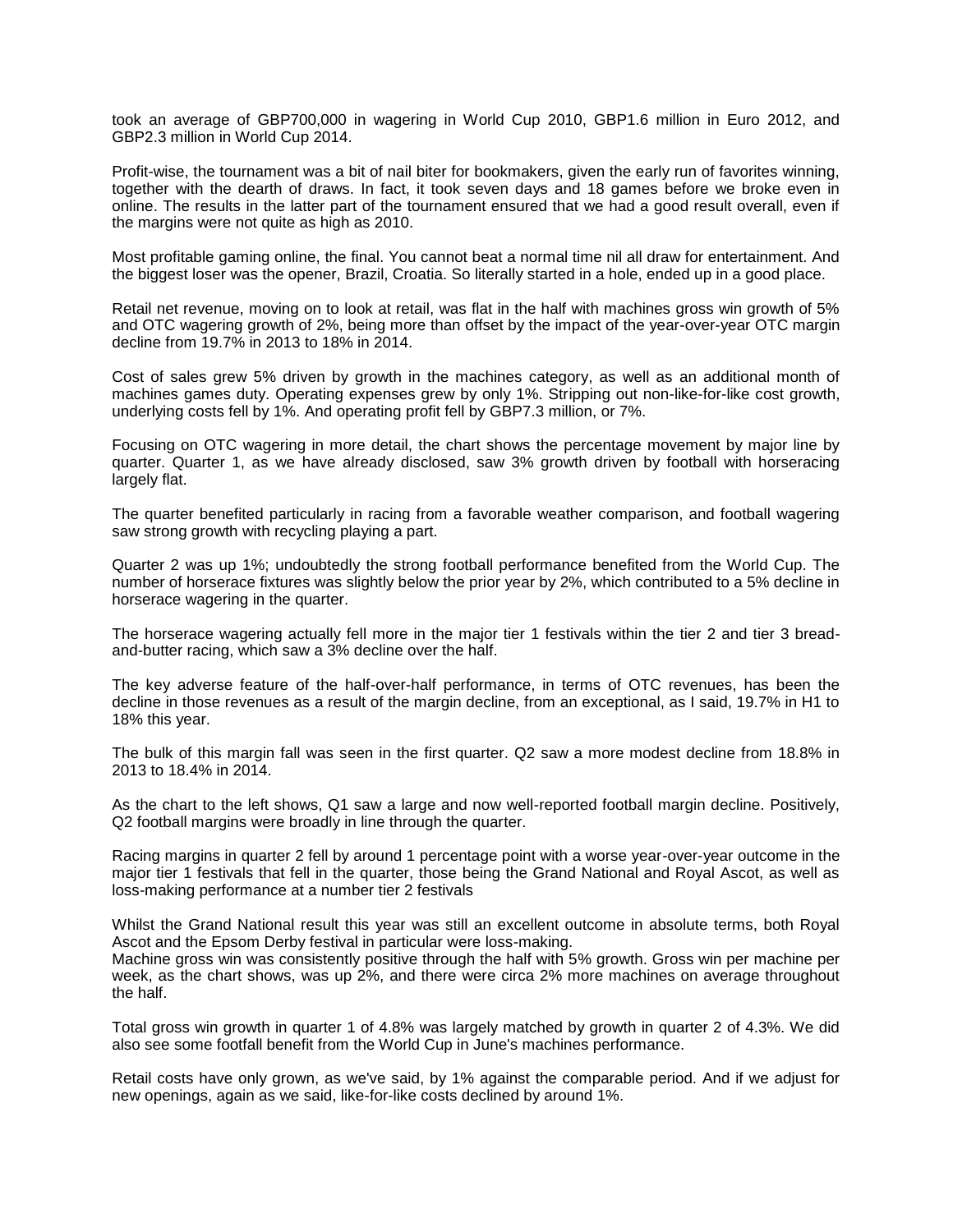A major factor in this strong performance was a reduction in total staff costs which fell 2% following the rollout at the end of the first quarter of an extension of single manning to evenings, where appropriate.

We also spent less in repairs and maintenance in 2014 following a burst of activity in 2013.

Costs showing growth include depreciation, driven by CapEx increases in recent years, and as ever, content. We also have one month of VAT input credit in the prior year, 2013. Looking ahead to the full year, we now expect no more than circa 2% cost inflation for the full year, and that would include both the impact of MGD and the average estate growth over the period.

Moving to online: online net revenue grew 12% in the first half. Within this, Sportsbook grew 5% and gaming grew 18%. The gaming vertical has seen growth accelerate in 2014, driven by casino which, in total, grew net revenue 25%.

The key enabler to growth in this product has been the developments made to both improve and expand mobile gaming content, and to enhance the user experience, allowing for a seamless transition from sports to Vegas gaming content and, in doing so, facilitating cross-sell, as we saw in June, during the World Cup.

Cost of sales grew 23%, predominantly driven by the additional tax costs arising from the strong net revenue growth in our Spanish and Italian markets. Following operating cost growth of 16%, profit grew slightly in the half.

We saw 41% wagering growth in the first half, building on the 39% figure in Q1. The improving trend in Q2 has clearly benefited from the presence of the World Cup. Pre-match wagering grew at broadly the same rate as in-play, 40% and 42% respectively.

Despite this outstanding wagering growth, net revenue only grew 5% following the reduction in gross win margins. And again, whilst the bulk of the damage was done in the first quarter at 7.1 points versus 10 points, the second quarter was also below its comparable at 7.1% versus 8.1%.

Unlike the first quarter, which is largely football-driven, the second quarter decline was driven by the performance of horseracing, following a less good Grand National and, again, losses at both the Epsom Derby Festival and Royal Ascot.

Football margin in Q2 started badly in April, but recovered through May, and has also benefited from the World Cup results at the end of the quarter. And just to recap, the bulk of the half-over-half margin decline was seen in pre-match, where margins fell from 11.6% to 8.4%. In-play margins were broadly in line, 5.2% versus 5.4% in the comparable period.

In terms of KPIs, the first half saw an 18% increase in unique actives, with positive trends in both Vegas and Sportsbook. And this growth was driven by successful new accounts' acquisition, particularly through the World Cup period in June. For the half as a whole, average cost per acquisition held broadly static.

Looking at the online cost base, marketing grew 11%, 72.6% in the first half, at a marketing to net revenue ratio of 28%. We continue to expect that the full-year ratio will be around 25%. But the first half/second half split reflects a first half with some weighting driven by the World Cup, and the impact of the first half margin on actual Sportsbook net revenue in the first half.

The Sportsbook free bets to amounts wagered ratio was 0.9%, in line with our guidance. Other costs grew 22% in total.

The key challenge of online management as point of consumption tax introduction comes closer, is to ensure the capital and revenue investment into products and user experience continue, so as to allow the business to differentiate and gain share.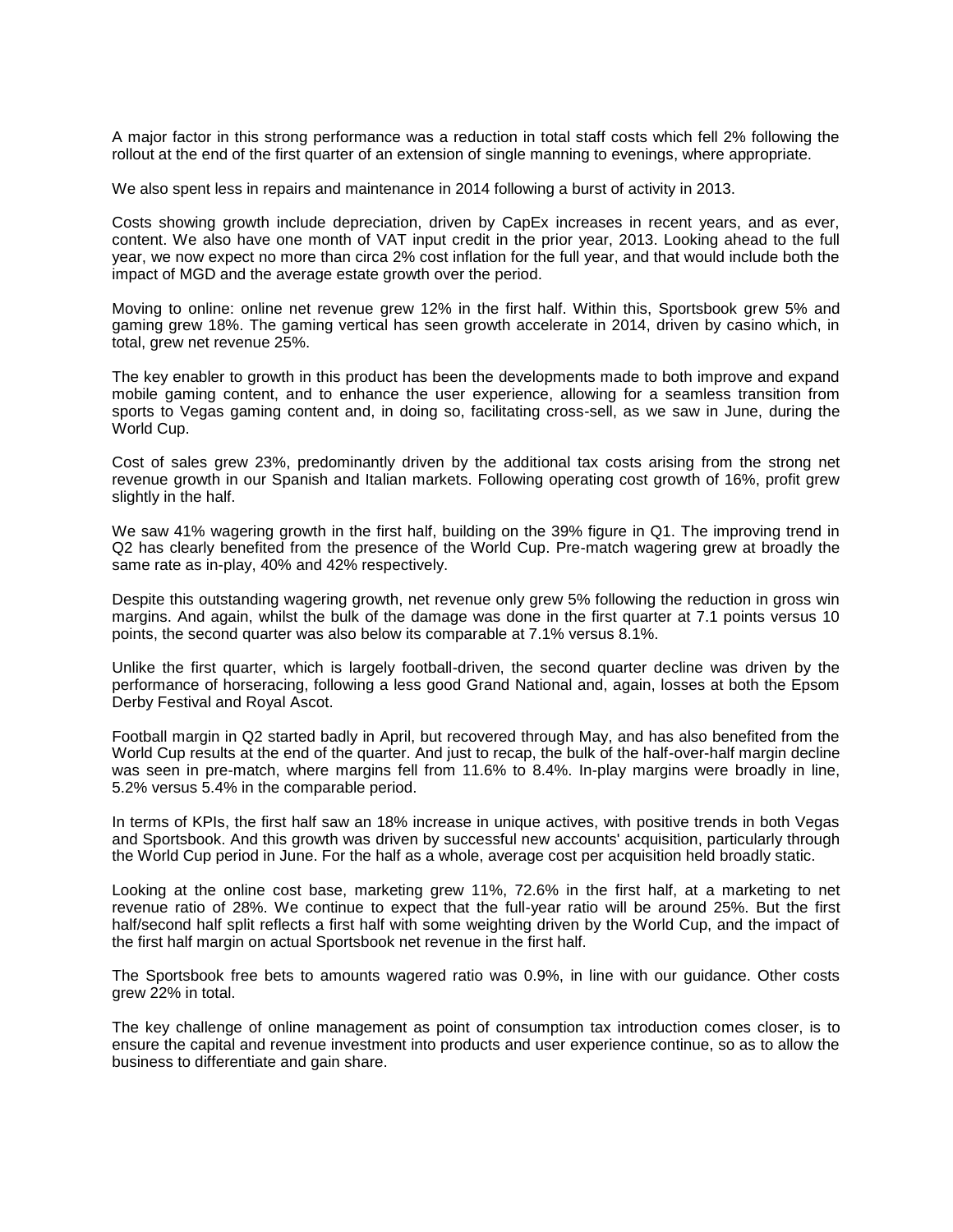Accordingly, staff costs and depreciation have continued to increase, as have IT and content costs. The business also saw an increase in other costs, such as financing charges, given the increasing volume of activity in the period.

Rather than focusing on the reported results comparison for the Australian business, which we felt would be flattered by the part-year ownership period last year, we thought it would be more insightful to give you a pro forma constant currency comparison.

And on this basis, wagering shows 10% growth; margin was broadly in line, leading to a 7% growth in net revenue; and operating costs have fallen. The combination has led to a near doubling of profit on this basis.

Underpinning this has been the ongoing improvements in key operating metrics, such as cost per acquisition, which has declined 36%, and new account growth, which has grown 14%. Unique actives grew 21%, which I think demonstrates the success of our reactivation program on top of new customer acquisition. The successful integration of tomwaterhouse.com has also contributed to falling operational costs.

Looking ahead, both Victoria and Queensland have increased race field fees, and we estimate the annualized net impact of this will be around AUD10 million. We have plans to mitigate this, but there is no certainty that those plans will work, particularly as a number of their changes depend on a consumer response. If it does prove successful in profit terms, it may have an adverse impact on wagering levels, but we will update you by Q3 on progress there.

The US business showed good growth in wagering, up 22%. Allied to a favorable margin, which benefited from the Super Bowl result, this has contributed to strong profit growth.

Regulation remains a key focus in regards to the long-term development of this business. Most recent developments around sports betting regulation in New Jersey are being followed very closely, given the potential upside should this prove to be lawful.

And finally, not on this slide but in the appendix, our telephone business made a modest loss in the half, with the impact of declining revenues being partially mitigated by cost reductions, particularly central recharges, as the scale of the business reduces and as key services are outsourced.

The Group saw around GBP34 million of CapEx in the half, which is broadly in line with the prior year. We continue to expect around GBP80 million to GBP90 million of CapEx for the full year, although there is still a bit to do, particularly in online.

Working capital swung in our favor in the first half, with an GBP11 million inflow. And I would expect that this will be similar, if not slightly better, at the full year.

With positive cash flow from operations benefiting from the working capital swing, we've seen net debt for covenant purposes fall from GBP796 million to GBP720 million. Our key banking covenant ratio, net debt over EBITDA, has also fallen from 2 times at the end of 2013 to 1.8 times.

In terms of our retail estate, we saw a net growth of 11 shops in the first half, with 20 shops opening and nine shops closing. Separately, as we've already indicated, we have now closed 70 of the 82 shops that were expected to close as a result of the announced machine games duty, but that happened just after the yearend.

Moving on finally to other finance matters: just to recap, our pre-exceptional effective tax rate was 19.2% for the half, and we now expect this to be 19% for the year, assuming no change in our tax position. Our previous guidance was 18% for this year, so a modest increase.

I will also note that we do have a number of tax items moving forward, so this may change, but we will update you at the appropriate point, if that happens.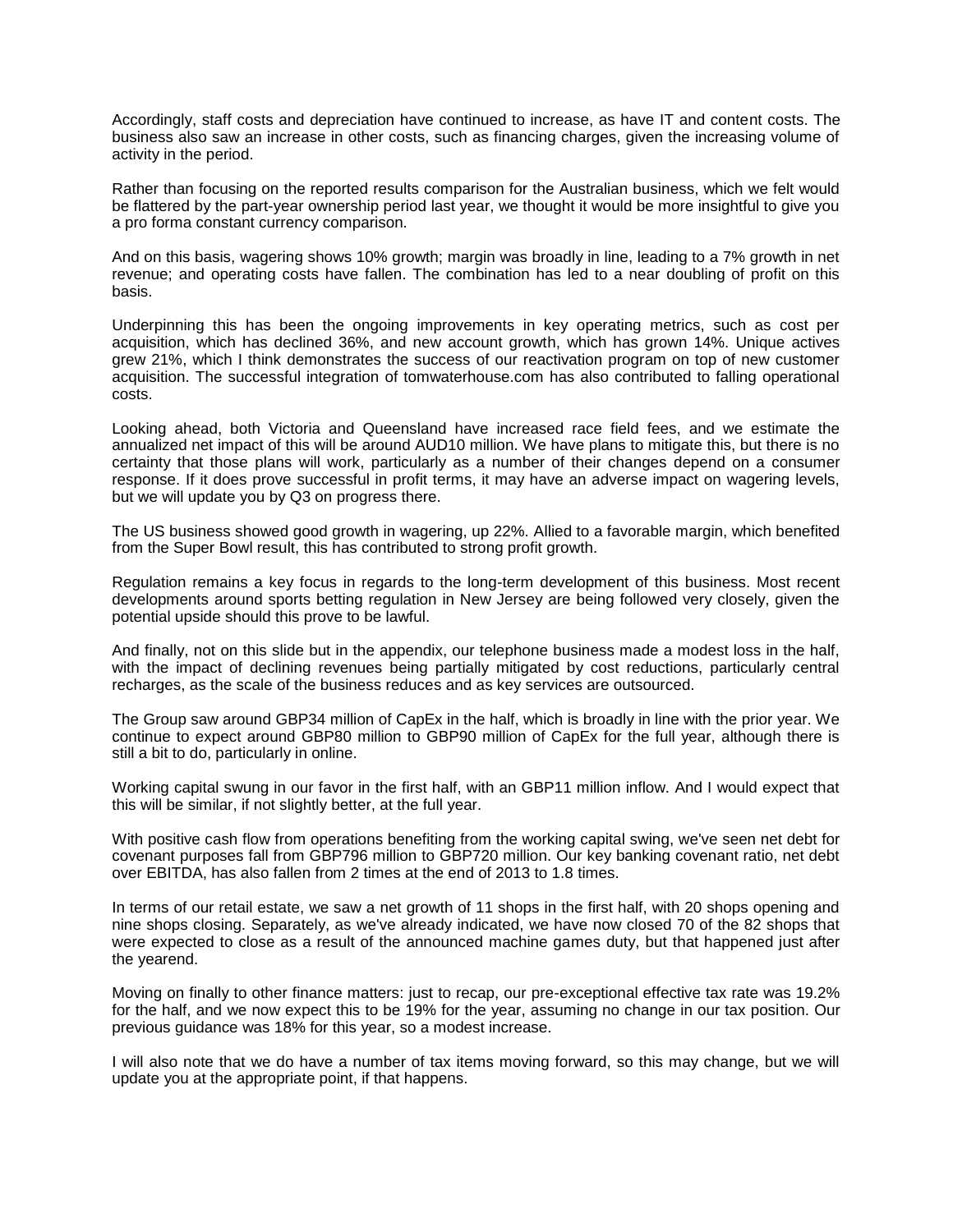We've also moved into surplus on our defined benefit pension scheme on an accounting basis; I know how you analysts look forward to the discussions on the defined benefit pension scheme deficits and surpluses. Separately, we've completed discussions with the pension scheme trustees in regard to the most recent actuarial valuation, which, unlike the accounting valuation, remains in deficit.

Accordingly, we've agreed to continue funding the scheme at existing levels through to 2019, and I'd remind you that the current deficit repair contributions are around GBP9.4 million per annum.

And finally, at least from me, I'm pleased to be able to highlight a 4p interim dividend per share, which is up 8% on the prior year.

Thank you for listening, and I'd now like to hand over to our new Chief Executive Officer, James.

### **James Henderson** *- CEO*

Thank you, Neil. Good morning to you all, and thanks to Ralph for those very kind words earlier. It's not only been a privilege working with you for so many years, it's been great fun, and we've certainly come a very long, long way together.

Obviously, it's my first day; I'm delighted to be here, but please do go easy on me. Let me start by running through some of the highlights from the first half, and then I'll cover off my future priorities.

Before I go through our progress, I just want to remind everyone of our strategy. We're all about using our strengths in both land-based and digital operations in regulated markets. However, our focus on regulated markets does bring the risk of regulatory and fiscal headwinds.

The resolution is simple: to build a diversified business by growing digital and international revenues. We've already strengthened our global reach with two home markets and evolving opportunities in Spain, Italy and the US.

As you can see from this slide, digital has increased from 35% to 39% of revenues, and international has increased from 13% to 17% of our revenues. Now that's not straight-line growth, because we're also getting good growth inside the UK.

I absolutely believe this is the right strategy, and I will be looking hard at how we can build on this strong foundation to continue to develop this focused, international gambling Group.

Let's look at our priorities in the first half, starting with mobile, gaming and, lastly, the World Cup. We've now rolled out Eclipse to around 1,200 shops, and we've reached agreement with Inspired to roll out to the rest of the estate, starting this October.

As we know, there's an adoption curve when rolling out a new terminal. However, we learned a lot from the first rollout, so we can expect a much reduced adoption curve this time round.

On mobile, as a consequence of our improvements to product and the customer journey last year, mobile has increased from 14% to 28% of gaming. Still way short of our 40% target and Sportsbook's 53% of revenues, but you can see where it could go.

However, during the World Cup, we did manage to achieve the dizzy heights of 33%. And we're still developing more content to drive growth like our proprietary roulette product that's helping cross-sell as well. Mobile's also very strong in the US at 36% of turnover, and in Australia, where it's 38% of turnover.

So now looking at the World Cup, it was always going to be a mobile World Cup, particularly given the variety of kick-off times. And for us, it was more than 60% of our online business or our online bets.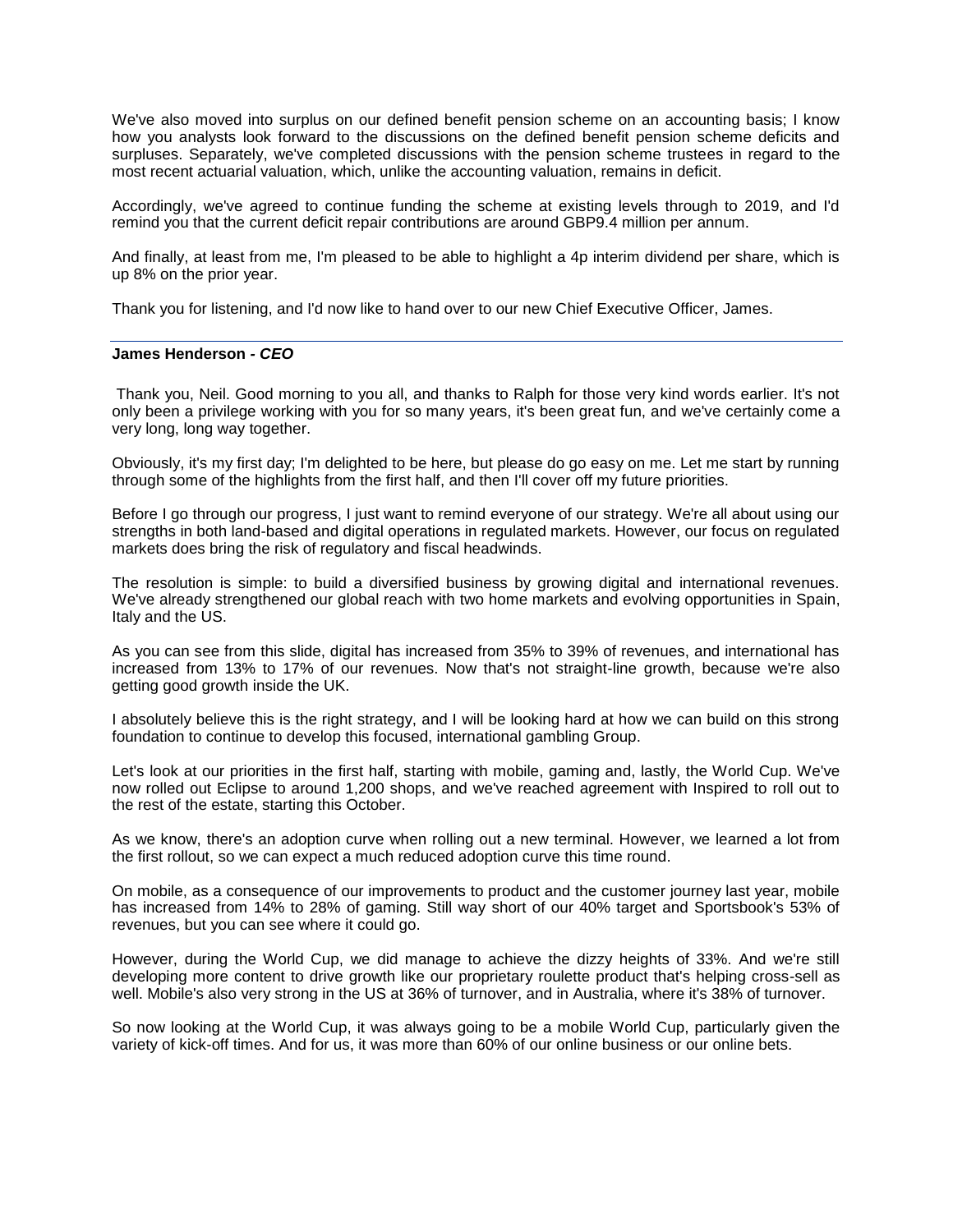In regard to new accounts from the World Cup, we were well ahead of our target, and that's with us being careful what we go for. Whether it's the World Cup or the Grand National, we know the lifetime value of a new customer and, therefore, we shape our offers to fit.

For us, first and foremost, it's about securing profitable customers. It's also about engaging our customers. We went even money Brazil to beat Croatia in the opening game, effectively giving customers a GBP20 winner to reinvest for the remainder of the tournament. The offer lasted 72 minutes online.

We saw reactivations, new accounts, good cross-sell from racing and, more importantly, business from these customers for the rest of the tournament. In addition to the offer on Brazil, we gave a further GBP1 million away on offers like our bore draw acca insurance of first goal scorer, second chance.

And as you saw from Neil's slides, we had a pretty good World Cup. And that was predominantly because the fancy teams went through to the later stages, getting through either in extra time or after penalties. And again, as Neil said, a nil-nil draw in the final, for a bookmaker, is as probably as good as it can get.

Performance in Italy and Spain has also been really encouraging. We launched the mobile products as planned, sports and casino for both markets. Mobile is already generating 21% of revenue in Italy and 46% in Spain.

We're also continuing to improve our brand awareness. According to a European brand survey, we're now number one in Italy for spontaneous awareness, and we're joint second in Spain behind Bwin, but in line with Bet365.

As you can see how mobile and the brand are having a positive impact on our strong market share gains. For sports, Spain has gone from 15% to 19% and Italy has gone from 7% to 10%. And as it stands at the moment, we're on track to break even in both territories next year.

Now let's look at our recent acquisitions in the US and in Australia. The US had a great Super Bowl result with the Seahawks routing the Broncos. But the underlying growth is also good, coming mostly from mobile which is up 82%. We're also increasing our footprint and we're just about to open up a Sportsbook at the new SLS casino opening on the strip this August.

Looking at Australia, I think it would be fair to say our key KPIs are now going in the right direction. We've got a great business, with three great brands in Sportingbet, Centrebet and Tom Waterhouse. We've made a series of fundamental important steps and are very confident we now have an ideal platform to increase our market share.

It was definitely more work than we anticipated when we first went into Australia, but that's what William Hill is good about, or is very good at; buying businesses in need of improvement and making them stronger. We did it with Stanley, we did it in the US, and we're doing it now in Australia.

And a lot of the profit growth so far has been about doing things better. We've improved the operating structure, the cost base, the quality of marketing investment and our data analytics.

To give you a bit more color, we've launched the new site, we're much better at SEO and we've introduced a proper affiliate scheme. We've now integrated the tomwaterhouse.com and, because of the richness of the data we are now getting, we are able to manage our clients much better, which, of course, we will use to mitigate as best we can, the AUD10 million increase in race field fees.

Incidentally, the operating costs of these combined businesses are lower today than they were this time last year.

We've also reshaped the management team which is now lead by Tom Waterhouse. Tom absolutely gets digital and also the recreational customer, just like we do, so he's a perfect fit. And better still, he's got a great team to support him as well.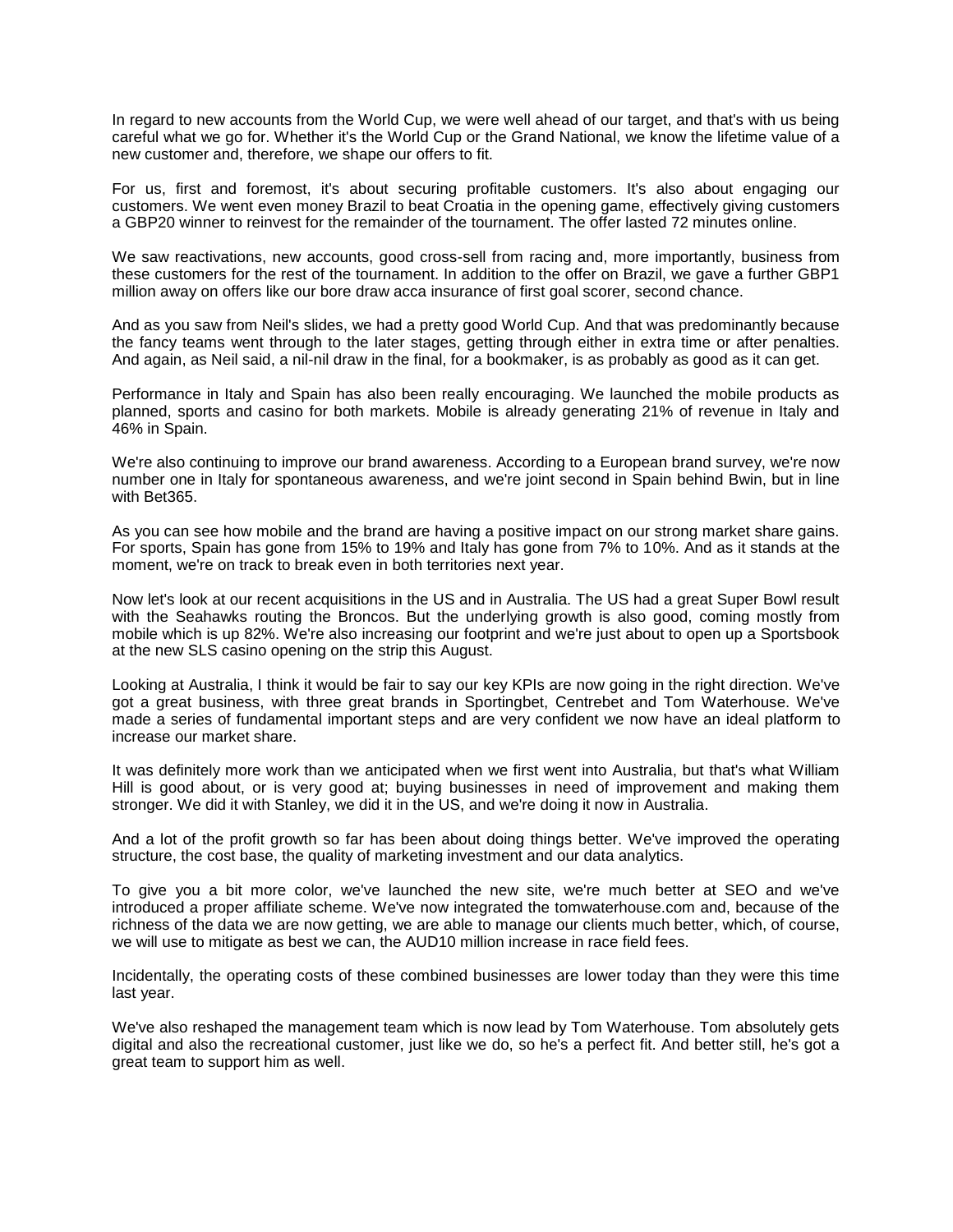Now we've looked at the first half priorities, I'd like to look at how we are getting ready for point of consumption tax and give you also a regulatory update.

Online is in very good shape, competitively. You all know about the strength of our product range, the quality of our mobile offer and user experience.

So let me talk about marketing. As you can see from this chart, despite more players, our share in voice in advertising remained number one in the season just gone. And we were the second largest advertiser during the World Cup behind only Bet365.

We tied up what we want for TV advertising on football too. For the second year running we've secured a top tier package with Sky, which runs through until July of next year. And we're sponsoring BT Sports Premier League coverage. At the same time, we're optimizing our other offline spend, particularly around sponsorships.

I believe our online and mobile marketing techniques remain best in class. We're making continued gains in SEO and out of store rankings too. In fact, we almost had as many new accounts from SEO as we did from affiliates in the World Cup, and I think we'll see more of this as mobile increases. And we're also using social media more to drive our acquisition.

In addition, as you would expect, the team has also been looking at further efficiencies that will still keep us strong in a competitive position. This includes detailed analysis to determine the best approach to some of our key offers, saving from supplier contracts, and optimizing our headcount.

So we're on track to deliver the GBP15 million to GBP20 million savings we targeted, and we're in pretty good shape ahead of the tax coming in.

On the regulatory side, we're on track for the government's online licensing deadline of October 1. We'll monitor how the GBGA challenge progresses, but we assume we'll either be paying the tax, or accruing for it from December. The Act includes a provision to extend the levy to online; there's a consultation ongoing with a deadline for responses of August 21.

On staking over GBP50 on gaming machines, work is ongoing with the DCMS on the customer journey. We believe legislation will be in, in the autumn, and implementation before the general election. As to whether it will have an impact on numbers, it's really too early for me to say. As yet, the customer journey hasn't been agreed with the DCMS.

As you know, the RGT has commissioned NatCen to carry out some research around the use of gaming machines by problem gamblers. But let me be clear on this point. This isn't about identifying harmful patterns of play and finding ways to -- it's harmful patterns of play and finding ways to address that without impacting the vast majority who play without any problem whatsoever. And we're expecting that output in this October.

Now I've covered up H1, as I said at the beginning, I'm going to give you a brief overview of what my priorities as CEO of William Hill.

Starting with multichannel: for us to be truly multichannel, it's ultimately about getting to a one-customer proposition. Which means that a William Hill customer getting the same experience and the same level of product through technology wherever and whenever they bet.

As with other industries, there's clear evidence that multichannel customers are inclined to spend more and, if we get this right, it'll mean higher yields, higher retention, lower CPA, right across our customer base.

And we've certainly got more to aim for in the UK as the addressable market has grown from 6 million customers to 7.4 million customers in the last four years, which clearly demonstrates that online and mobile are attracting a new type of customer.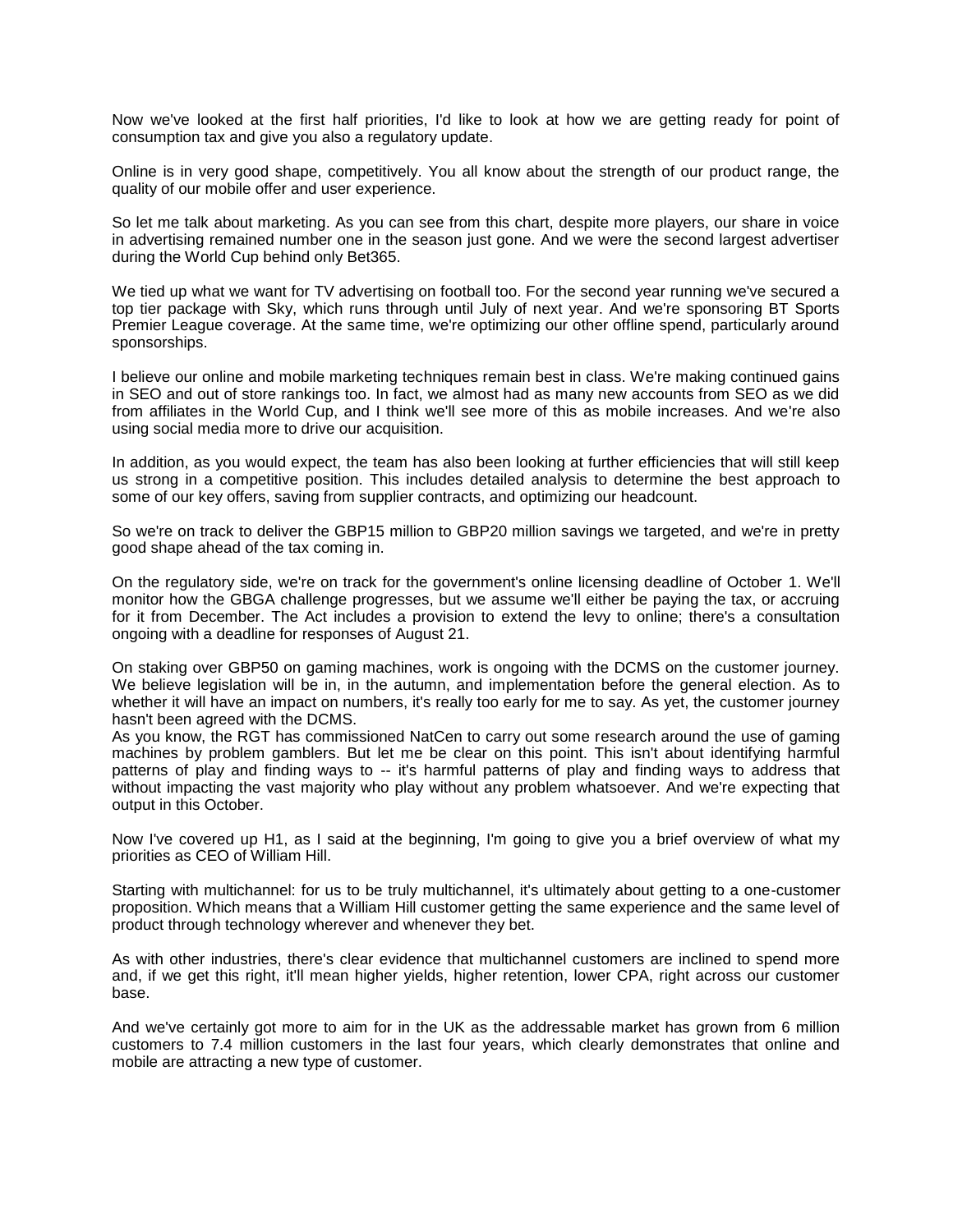The developing trend is for customer use more than one channel. Four years ago, 13% were multichannel; today that's 20%. And as the bar chart shows, it's particularly important for the younger generation coming through. That's a big advantage for William Hill. We've got a UK retail footprint that is bigger than anyone else's, which will be increasingly difficult to replicate. And we're also number one in online with a broad product range, which makes the perfect combination.

We've made a good start with gaming. Of our top 10 games, seven were released simultaneously across all our channels. But we can ramp it up further with the use of technology.

We've already brought our own football feed into the SSBTs, which means that a large chunk of that online football product is now available to the retail customer, and tennis will follow before the end of the year.

It's not just about the UK. The US has benefited hugely from our central feed, piping more product into the Sportsbooks and onto the mobile app. Australia has benefited to a lesser degree so far, but that will ramp up shortly.

And we're expecting a multichannel advantage in the US. Mobile is a big growth driver for Nevada and we've successfully turned our kiosks from self-service betting terminals into deposit terminals for mobile customers. 64% of new accounts in the half-year came through that route, increasing to 87% in June.

So you can see how we're starting to use technology to drive multichannel, but this is only scraping the surface. That's where there's now an innovation dev cell, a dedicated R&D team whose job it is to look at innovations across the Group, because I truly believe technology needs to be at the center of everything that we do. It's what will set us apart. It's what will give our customer something different.

That's why technology is my next priority. I know a lot of people won't think of William Hill as having any great strength in technology; however, let me take you through some of what we've developed over the last six years under Ralph's leadership.

Our trading platform is largely proprietary and has been a key driver of Sportsbook revenues, growing 50% a year over the last five years.

In due course, pricing will be global. All our pricing on all our products are available anywhere in the William Hill business. And we've already started on that journey, as I covered in the multichannel section.

Our Vegas platform has been outstanding too. We built this prior to the Playtech deal, because there was nothing off the shelf at the time to deliver what we wanted. Today, it's generating as much revenue for us as Playtech's casino.

And now that Vegas is on mobile you can see how it's proven revenues in the first half. Next, we're building a tailored bonus engine so we can expand the range of Vegas bonuses which, in time, could let the customer choose their preferred bonuses.

This chart shows how we've moved towards greater self-reliance. Now we're getting the best of both worlds, great external expertise plus in-house development to drive proprietary innovations that give our customer something they just can't get anywhere else.

We embarked on this technology drive because we know we rely on the same systems as our competitors. All our customers will get the same experience. If you want to differentiate, you've got to reduce reliance on shared third-party technology. So we're not saying we're planning to go it alone. Key suppliers will remain key suppliers. But we need to have more flexibility and we want to be more fleet of foot.

Other work in progress is Project Trafalgar. We're changing how we manage the front end of our websites. It will give us flexibility and speed. We can make quicker changes, giving our customers what they want, when they want. And it's responsive, so we publish changes once and the customer gets a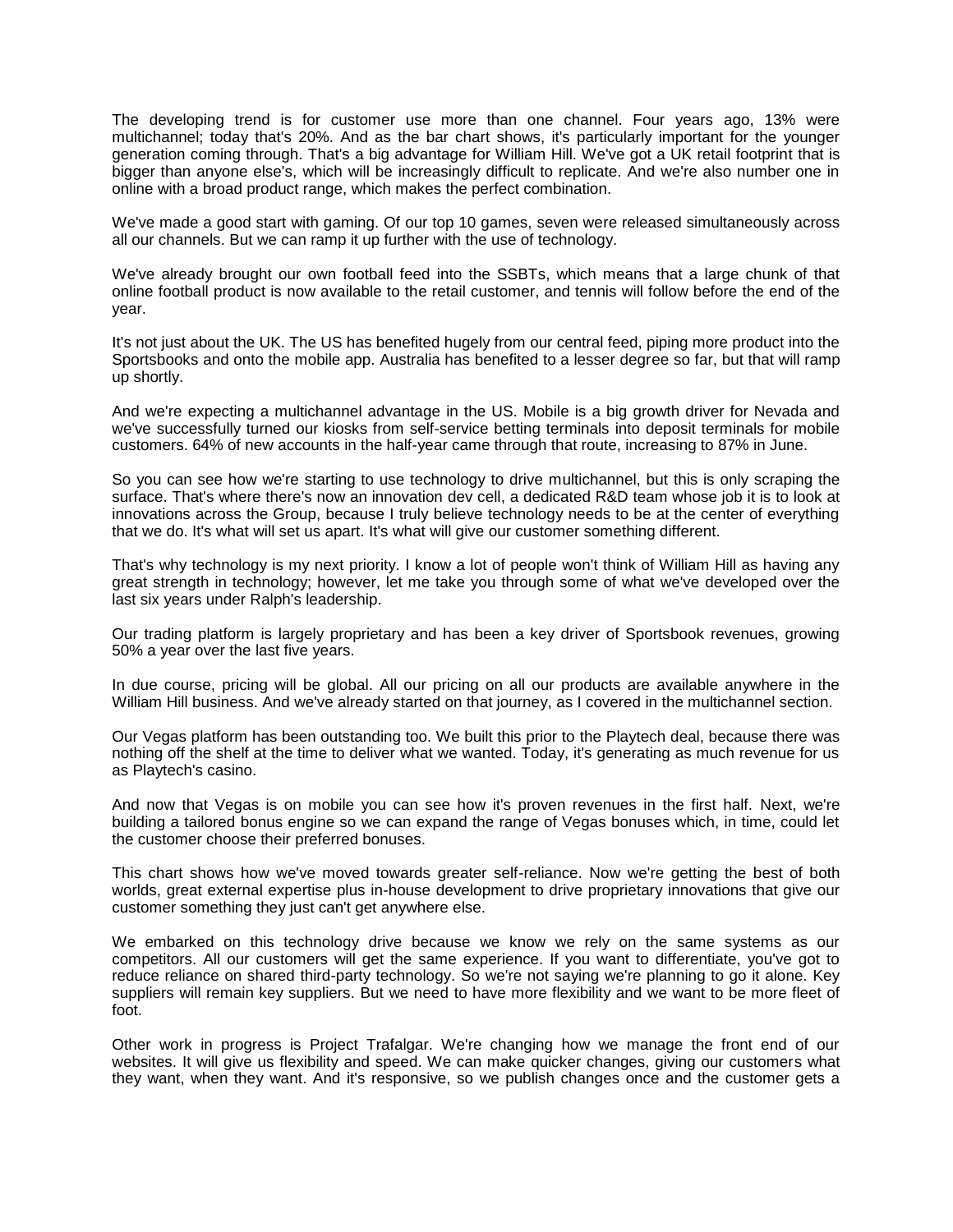consistent experience, regardless of the device they're using. Nor is responsive just about laptops, tables, or smartphones; think about the same information presented on a video wall, or even an SSBT.

It also gives us a much better understanding of customers' usage of the site. And the more data we have, the more we can personalize the service. The future is all about giving customers personalized prompts based on what they want, and what we learn about them.

So let's look at international. With all this great capability, we're very well placed to compete internationally and to leverage our competitive strengths in other markets. Today, our focus is on the five regulated markets I've already talked about: the UK, Italy, Spain, the US and Australia, and we've made good progress in all.

Italy and Spain are heading to break even; the US is profitable; and I've already talked about all the good progress in Australia. The corporate development team has been tied up with Australia for the best part of two years, first constructing that very innovative deal, then buying tomwaterhouse.com, and then working with management to integrate and develop the business.

But now is a good time to lift our heads and look at other opportunities. We're redeploying that team to ensure that William Hill is best placed to take advantage of opportunities, as and when they arise.

This chart shows the top 10 gambling markets in the world and their principal products. That's our framework; think of this as our starter for 10. And we'll certainly be flexible in our approach. We'll consider B2B, B2G, or acquiring a complementary capability. We're already doing B2B in Nevada, and B2G in Delaware, and the majority of the strip operators use our proprietary betting platform. That's in addition to William Hill US running 100 of the 181 Sportsbooks directly.

And as in the US, we wouldn't rule out investment in retail in international markets in order to benefit from multichannel. In some cases, like the US, we just don't know what regulation would look like, but we need to position for whatever happens, not to get caught flat footed. What's important is to have flexibility in our technology, and to have a team of experts looking for those right opportunities.

So in summary, we've had a strong start to the year, with the underlying numbers showing very good growth. Regulation is clearer with this government and we're making good progress there. And we've got a clear strategy to continue to drive growth.

We've cut our teeth on some of the toughest gambling markets in the world. And I believe that we've proven that we can deliver. We've got the capability in products, in technology, and in marketing, and we've got the best team in the business too. And we're perfectly placed to bite off a little bit more.

As our CEO, I'm truly excited by the opportunity ahead of us, and have every confidence we can continue to build a focused, and increasingly international, gambling group that will deliver strong shareholder returns.

Thank you for your attention, and now over to you for questions.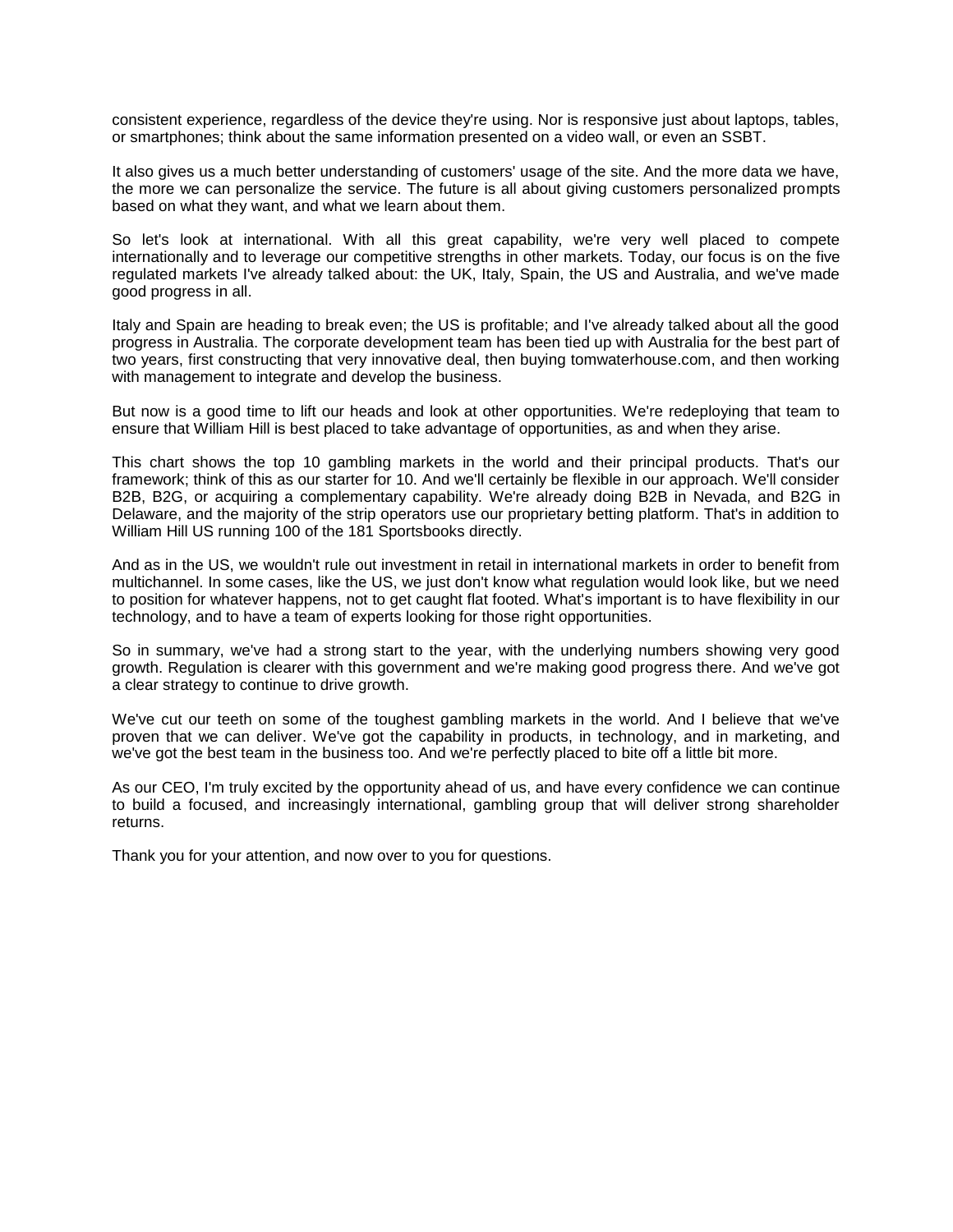### **James Ainley** *- Citi - Analyst*

James Ainley, Citi. One for James, and then another for Neil. James, first of all, could you talk about the competitive intensity you see in the market? You talked about that you're keeping your foot flat to the floor in terms of investment and marketing and so on, but what do you see your competitors doing?

#### **James Henderson** *- CEO*

I think with point of consumption coming up, I think already some of our competitors have made a few tweaks. As we know, Rank and Blue Square came out of the business around about 18 months ago. Stan James, I think, are looking to outsource their trading platform, and another bookmaker is looking to withdraw from Gibraltar. So there have been a few operational changes. I think certainly, from our point, we're best placed, as I said, in regards to the upcoming point of consumption.

We've secured a couple of top tier marketing packages in regards to sponsorship of BT's Premier League, and also Sky. So we're well placed. I think the numbers are strong. The underlying growth, even if you strip out the World Cup, is strong. So I think we're best placed to be able to go into a point of consumption environment.

#### **James Ainley** *- Citi - Analyst*

I guess my follow-up to Neil was, can you say what the underlying wagering growth is in online if you stripped out the World Cup?

#### **Neil Cooper** *- Group Finance Director*

I think the first thing I'd say is, it's probably lower than our published numbers, because you've got a World Cup in the numbers. I would also just flag that, in quarter 2, we had one less Premier League round as well this year than last. So that would go a little bit the other way. Quarter 1 was, again, better than underlying because we had a soft weather comp on quarter 1. So I think the answer is somewhere south of where we are. I wouldn't want to put a single number on it because there's a number of moving parts. As ever, we'll get a better view as we run through the second half. What have you got in your model?

### **James Ainley** *- Citi - Analyst*

30.

### **Neil Cooper** *- Group Finance Director*

30, okay. Just one point to build on, James, if I may, just on the competitive situation. We've see some bonusing for new customers, not around the World Cup, but a little earlier in the half around some of the big race events that we chose not to match. But that seems to have dissipated a bit around the World Cup. So whether that was just some people having a go at something and then back to normal we'll see.

I think the level of bonusing around new customer acquisition got a bit hot through the end of the first quarter and into some of the big racing events. But that seems to have lessened a little bit, actually, round the World Cup, so we'll just have to see on that.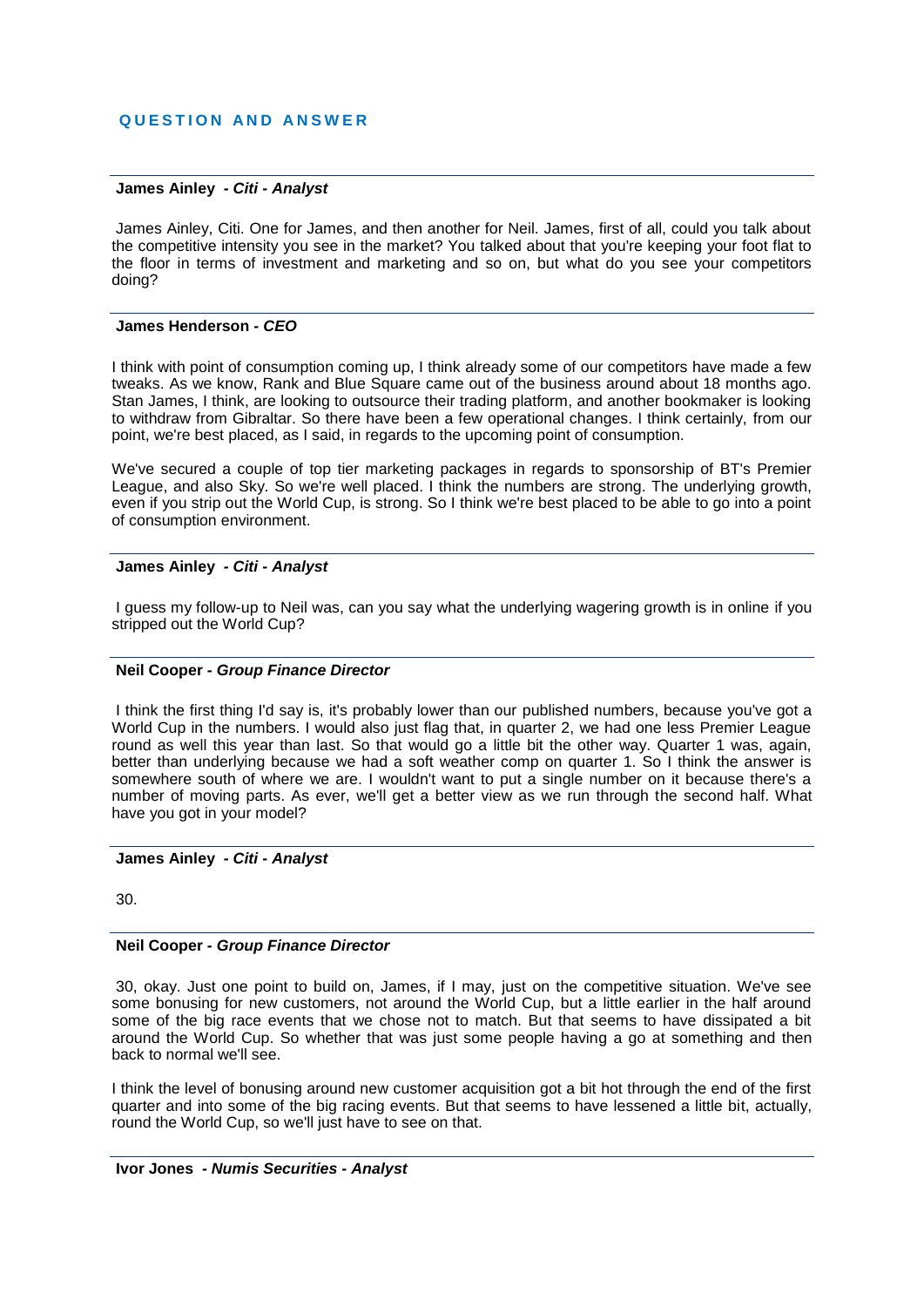Ivor Jones, Numis. You talked about the benefits of single manning in the shops; some critics of the industry say that's not responsible. Could you just talk about how it is responsible?

### **James Henderson** *- CEO*

Okay. When we embarked on extending lone working, we did a risk-based approach. So we risked assessed every shop in the estate. We have three tiers of risk. And then, as a consequence of that, we decided to extend lone working in, just shy of, about 2,000 shops across the estate. In regards to was the risk-based approach appropriate, the statistics that we've been monitoring, on a weekly and a monthly basis, have shown that there is no variation to all the statistics that we monitor, all around security and what have you. So it demonstrates that the risk-based approach was exactly the right thing to do.

### **Ivor Jones** *- Numis Securities - Analyst*

You mean there's no more problems in single manned and --

#### **James Henderson** *- CEO*

Yes, exactly. The statistics are consistent whether that be incidences or robberies or whatever. They are all consistent whether it's two or whether it's one, as it showed before we embarked into the risk assessment.

### **Ivor Jones** *- Numis Securities - Analyst*

Okay. And some banks, some even represented in this room, are prepared to lend gambling businesses 6.5 times net debt to EBITDA like in the case of Amaya and PokerStars. Doesn't that make 1.8 times net debt and falling look a bit miserly and cautious?

## **James Henderson** *- CEO*

I don't think it looks miserly or cautious; I think what it allows us to do is to have a little bit of headroom, should an opportunity arise. So I'm very comfortable where it is at the moment; I don't know whether you want to comment?

#### **Neil Cooper** *- Group Finance Director*

No, I would obviously just add that the wisdom of gearing is generally assessed in hindsight, rather than the start of a deal. And I would probably echo James' comment that where we are now gives us headroom to move further up, should we want to do so; absolutely in support of what James has said.

#### **Ivor Jones** *- Numis Securities - Analyst*

Thank you. And lastly, just a detail on the retail. Are the number for all shops that were subsequently closed included in the first half numbers for retail?

### **James Henderson** *- CEO*

You're talking about the 70? Well, the exceptions are --

**Ivor Jones** *- Numis Securities - Analyst*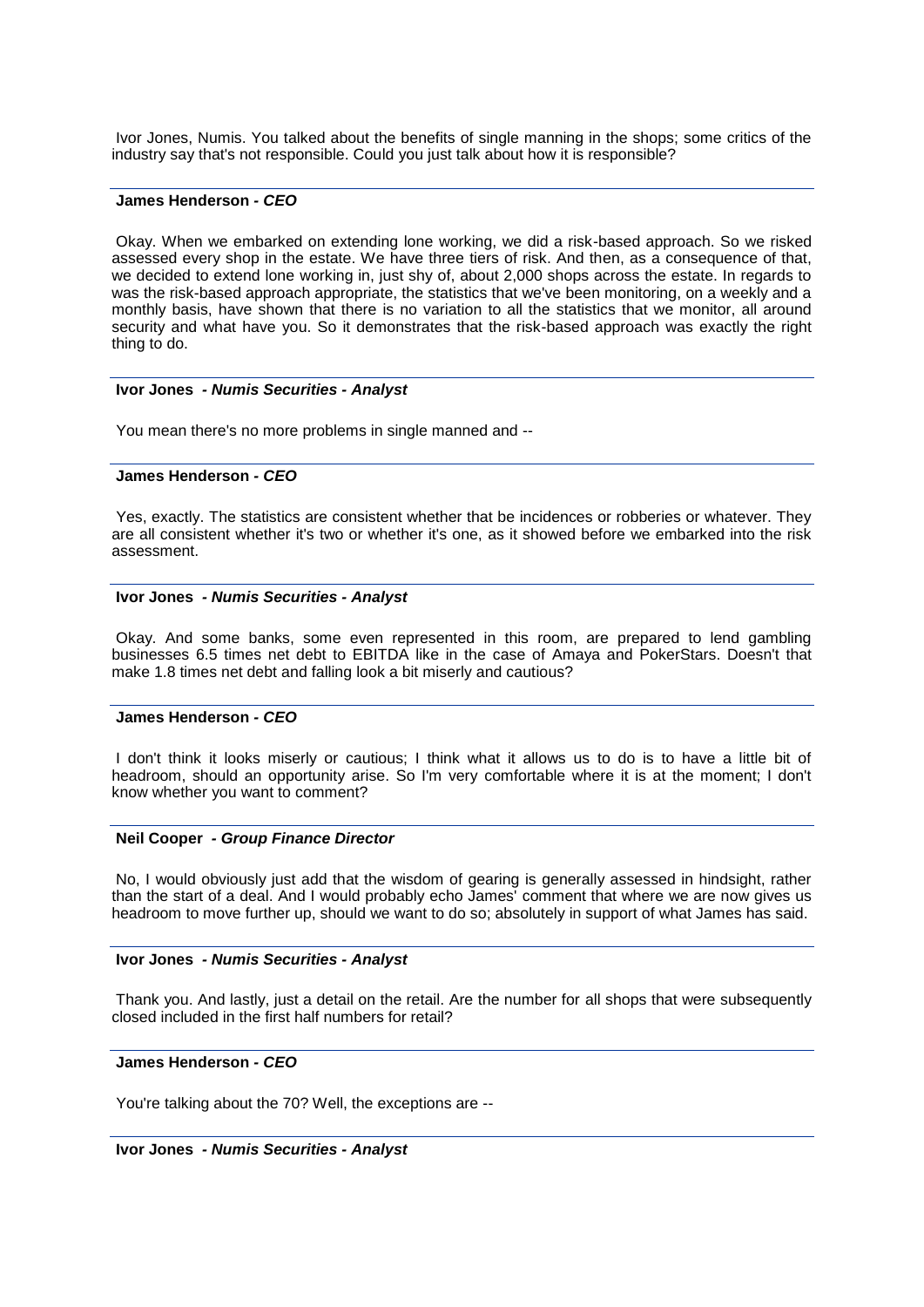Yes. All the operating costs are in the retail reported figures, so the exceptional relates to stuff after the period.

#### **Neil Cooper** *- Group Finance Director*

They're trading shops until the point they're closed, so we haven't held a group of shops as an available for sale or as a non-operating group; they're just in the base numbers until the point they've closed. And 70 have closed, I think --

### **James Henderson** *- CEO*

28/29 with 70 have closed.

#### **Ivor Jones** *- Numis Securities - Analyst*

Okay. Thank you.

### **Vaughan Lewis** *- Morgan Stanley - Analyst*

Vaughan Lewis, Morgan Stanley. One on retail, please. With the cost cuts and the closures, how's the staff morale, and is there any risk that you start to see an impact on service levels and productivity at the shops?

And then looking into next year with the increase in MGD, is there any more that you can do on the costs base to try and mitigate that, or should we expect that that will drop through to profit then?

#### **James Henderson** *- CEO*

If I can just take the service levels? Similar to when we look at a risk-based approach and then monitor the impact that we have, a thing that we call Net Promoter Score, the NPS. And in fact the last survey they did, the measure of service was the highest we'd ever had. So I don't think that's had really any impact on the service; in fact, it's improved, which is very encouraging.

In regards to MGD, as you heard when Neil went through the numbers, actually on a like-for-like basis, retail's costs are 1% less than they were. Obviously, as I ran retail for a number of years, regular reviews of the costs base. So it doesn't mean we won't stop reviewing it, going forward, and we'll take any opportunity we can, but I think we've proven to be very good, historically, in regards to managing the costs base.

### **Vaughan Lewis** *- Morgan Stanley - Analyst*

And then just a quick one on current trading. I know you don't like to say too much, but with GBP13 odd-million of gross win from the World Cup in the second half and most of the costs in the first half, should we assume that's pretty much all profit, after duties obviously?

#### **Neil Cooper** *- Group Finance Director*

Yes, you're right. We haven't said anything on current trading (laughter).

# **Victoria Greer** *- JPMorgan - Analyst*

Victoria Greer, JPMorgan. Firstly, on costs in online, you talked about up 22% in H1 ex-marketing. Could you talk us through a bit more what's that getting you in terms of capability and new products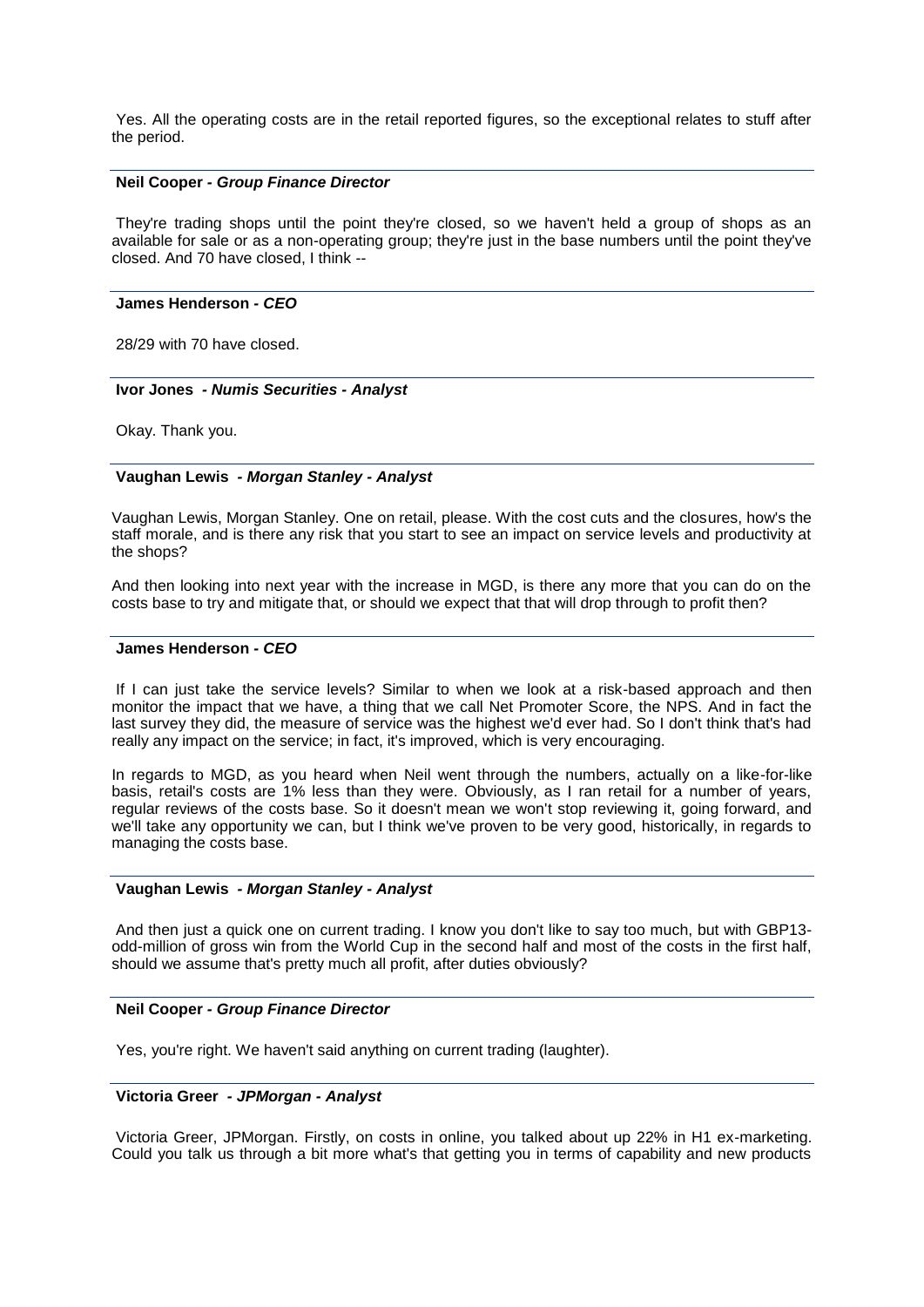and so on? Does some of that relate presumably to the mobile, the development hub that you've opened in London?

### **James Henderson** *- CEO*

Yes. Some of it does relate to that. As Neil talked about it in regards to marketing spend, it was weighted towards the first half because of the World Cup, and then we're not going to change the guidance for the rest of the year. I don't know whether you want to add anything else on that aspect?

#### **Neil Cooper** *- Group Finance Director*

Sure. The costs growth has come in a range of different categories; some are directly linked to volume. So if you take bank charges, for example, the fact that Sportsbook net revenue grew 5% is irrelevant for bank charges; wagering grew 40%, and that's what's driving bank charges. It's the cash handling not the amount that we're left with, because you're paying it in, you're paying it out.

I would be cautious in trying to extrapolate 22% versus, say, 5% because it's really, in some areas, 22% plays 40%. That's the first comment.

In terms of costs growth around staffing, we have and we are beefing up areas like customer service, because again, customer service is not about the 5% Sportsbook growth; it's about the 40% and the 18%, the volume drivers. In our operations, and I think we've mentioned this previously, we have restructured our development efforts, so we're now sitting our IT developers alongside our operators in development cells. That's increased our costs base to a degree. But what it also does is improve our speed of delivery and, clearly, improve our operational focus around getting the right product to the customers at the right time.

And in general, our IS costs are going up because we are driving innovation areas like mobile gaming; we're driving investment into our Vegas platform; Project Trafalgar, as James has talked about at length, is driving our costs. Some of the benefit of that is not yet here, but it will be.

And some of this is about enabling costs. It's about putting the conditions into the infrastructure that allow us to get innovation quicker, that allow us to use the platforms elsewhere. There's not an immediately day one payoff, but it does structure us to be able to drive the engine harder, going forwards.

The other obvious point to make with the growth in CapEx, in part driven by the deliberate growth in CapEx following the exit of Playtech, we will see depreciation continue to go up as well.

#### **Victoria Greer** *- JPMorgan - Analyst*

Thanks. And then just a second one, James please, on Australia. Australia's really turned a corner in Q2, but revenue up 7% in H1 is still below the 10% market growth rate that you talked about at the time of the acquisition, your having worked in the Australian business. What gives you confidence to say this is fixed and we can now move on to another opportunity?

#### **James Henderson** *- CEO*

Well, I think we've done a number of changes which I alluded to earlier. First and foremost, we've now got a set management in there led by Tom. Tom's a fourth-generation bookmaker; he worked on the course for four years, then he created his own digital business, so he's very tech savvy. So in regards to making sure that we drive digital, I'm very, very comfortable.

We've also put responsive websites in there so that we can get a much better user experience for the customers. And we've also done a lot of work around targeting the marketing spend to be appropriate; we had Shane Warne promotion for the beginning of the year.

And lastly, we've done a lot of work in regards to the customer base as well in making sure that we give the customers what they want. We've done a lot of work and, as I said, there's probably a little bit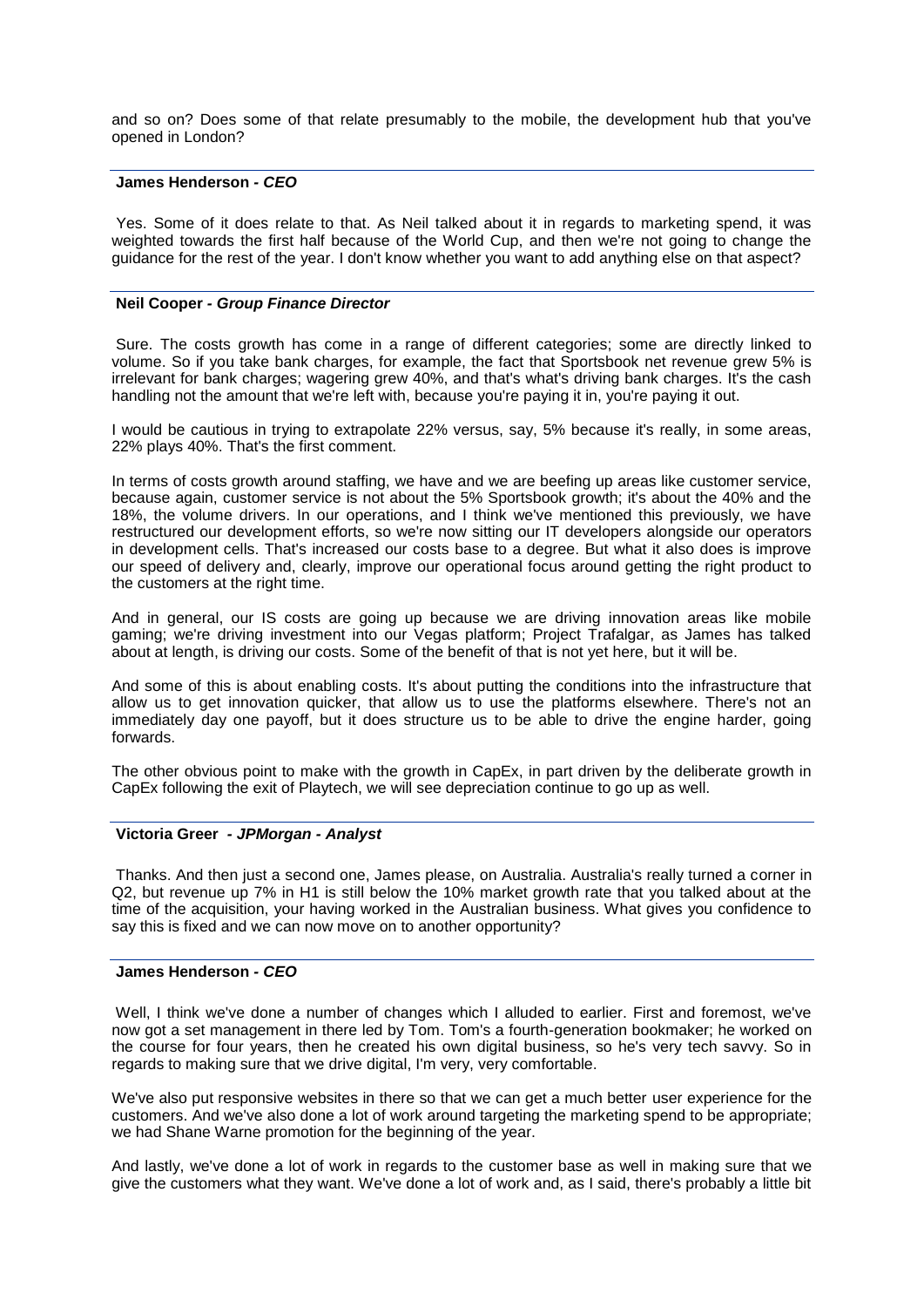more than we expected, but it's almost like we've cleaned the slate now. We've got a good management team in place, we've done a number of good changes, and now it's about going after Sportsbet so I'm confident of the future.

#### **Richard Stuber** *- Nomura - Analyst*

Richard Stuber, Nomura. Just one quick question, please. With the rollout of the Eclipse machines in the retail estate, to half of it, could you give an indication of the difference in profitability between the new generation machines and the old ones?

#### **James Henderson** *- CEO*

If I could just start saying they're both growing, both the Eclipse and the Storm. But if you want me to put a number to that, it's around about 1% increase over the Storm.

#### **Richard Stuber** *- Nomura - Analyst*

Thank you.

#### **Ed Birkin** *- Credit Suisse - Analyst*

Ed Birkin, Credit Suisse. In Australia, can you tell us the percentage of stakes that come from Victoria and Queensland, please?

### **James Henderson** *- CEO*

I haven't got a specific, but I can tell you -- no, I don't have a specific. I don't know whether you --?

#### **Neil Cooper** *- Group Finance Director*

We'll come back to you on that, if you don't mind?

#### **Ed Birkin** *- Credit Suisse - Analyst*

On the online business --

#### **James Henderson** *- CEO*

Can I just say that Victoria is a large proportion of our staking obviously, because it's where the best racing is really held.

### **Ed Birkin** *- Credit Suisse - Analyst*

On the online business, I'm just trying to work out the potential hit from if the levy got moved across, and tell us the percent of revenues from horseracing, please?

### **Neil Cooper** *- Group Finance Director*

The horseracing, in terms of wagering, is about 30% to 40% of wagering in online. James will make a couple of comments about this as well, but I think in connection with offshore horserace levy, the point that we're making is that the levy is assessed around the horseracing industry's needs. Now if the government subsequently determines that there should be more people paying, that doesn't, in our view, alter the view that the levy is designed to raise what horseracing needs.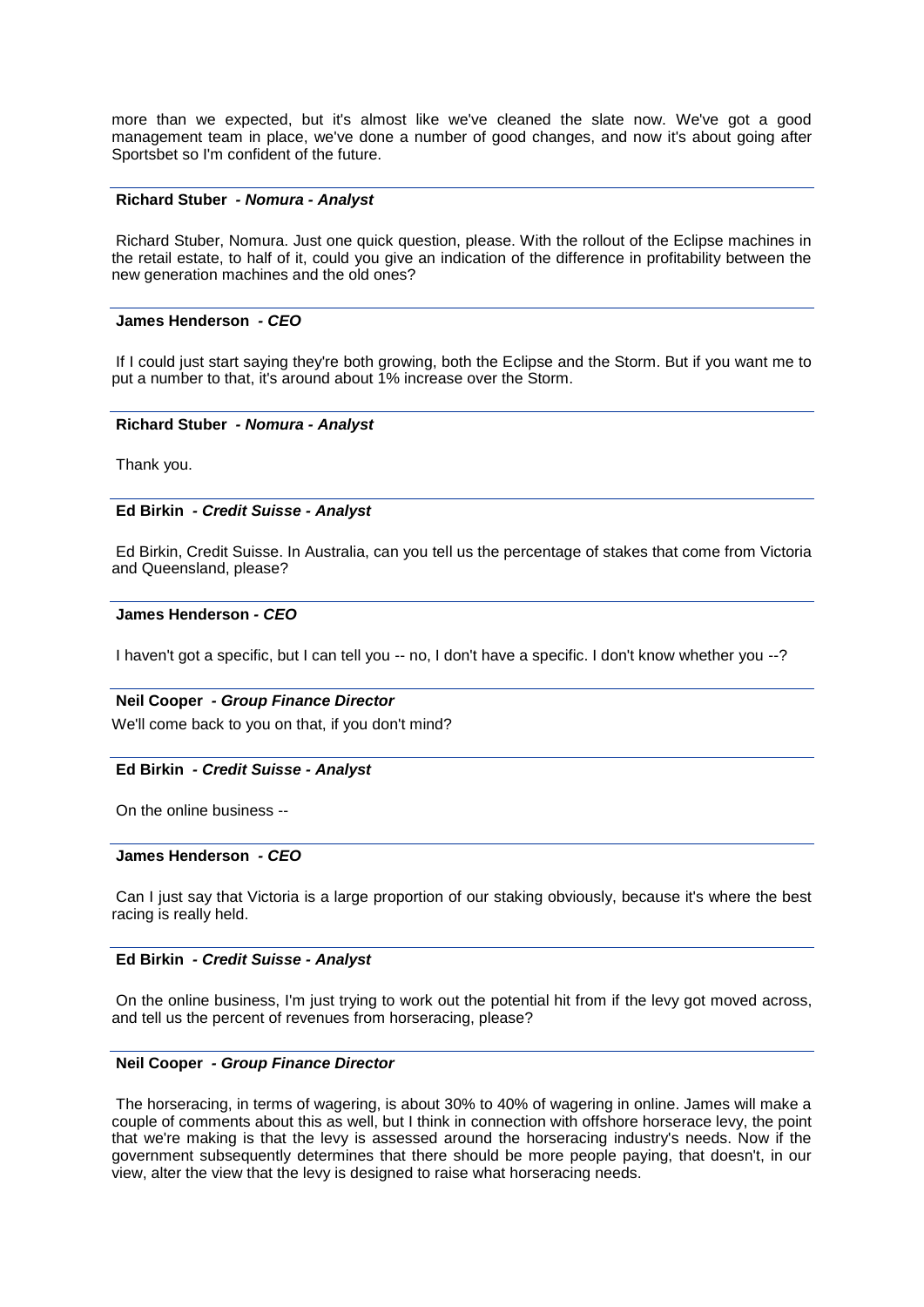So I think our presumption is, look, we would not presume that that means necessarily more money for horseracing, because the current levy is set around horseracing needs. It may lead to different people paying it.

James, I don't know whether you --?

### **James Henderson** *- CEO*

I absolutely agree, that's how it's based and the consultation doesn't finish until August 21, so we won't be able to see that. But I think Neil's point's valid in regards to actually it might be a nil cost to us as a sector.

#### **Ed Birkin** *- Credit Suisse - Analyst*

You don't pay anything voluntarily online at the moment do you?

#### **James Henderson** *- CEO*

On the horseracing levy.

### **Ed Birkin** *- Credit Suisse - Analyst*

On the horse racing levy? Okay, and then just --

#### **Neil Cooper** *- Group Finance Director*

We pay enough tax involuntarily.

### **Ed Birkin** *- Credit Suisse - Analyst*

And just a final one a bit more longer-term view on retail. How shall we be thinking about this do you think longer term, especially more on the cost side of things? Obviously, there's a bit of a decrease this year with single staffing. I assume then you're largely beholden to minimum wage increases as that brings up everyone's wages, property costs and a price taker when it comes to content? Or do you view it differently in the fact that you can proactively manage costs better?

### **James Henderson** *- CEO*

I think retail is an extremely resilient channel. It's still our most profitable channel and still 79% of people who place a bet use a retail outlet.

So online's been around for 15 years; retail has been very resilient within that time. Lots of regulatory and fiscal headwinds, lots of costs going into the business, but we have, notwithstanding this year, we have maintained profitability the same as three of four years ago as well. So it has been very resilient. And, as I said earlier in regards to looking at the cost base, it's regularly reviewed, and if there are any opportunities within that we will do.

But the expectation is if we do come out -- a little bit of the economy picks up, then I would expect retail to pick up too. So, as I said, it's still the most profitable channel and I don't see the demise of retail any time soon.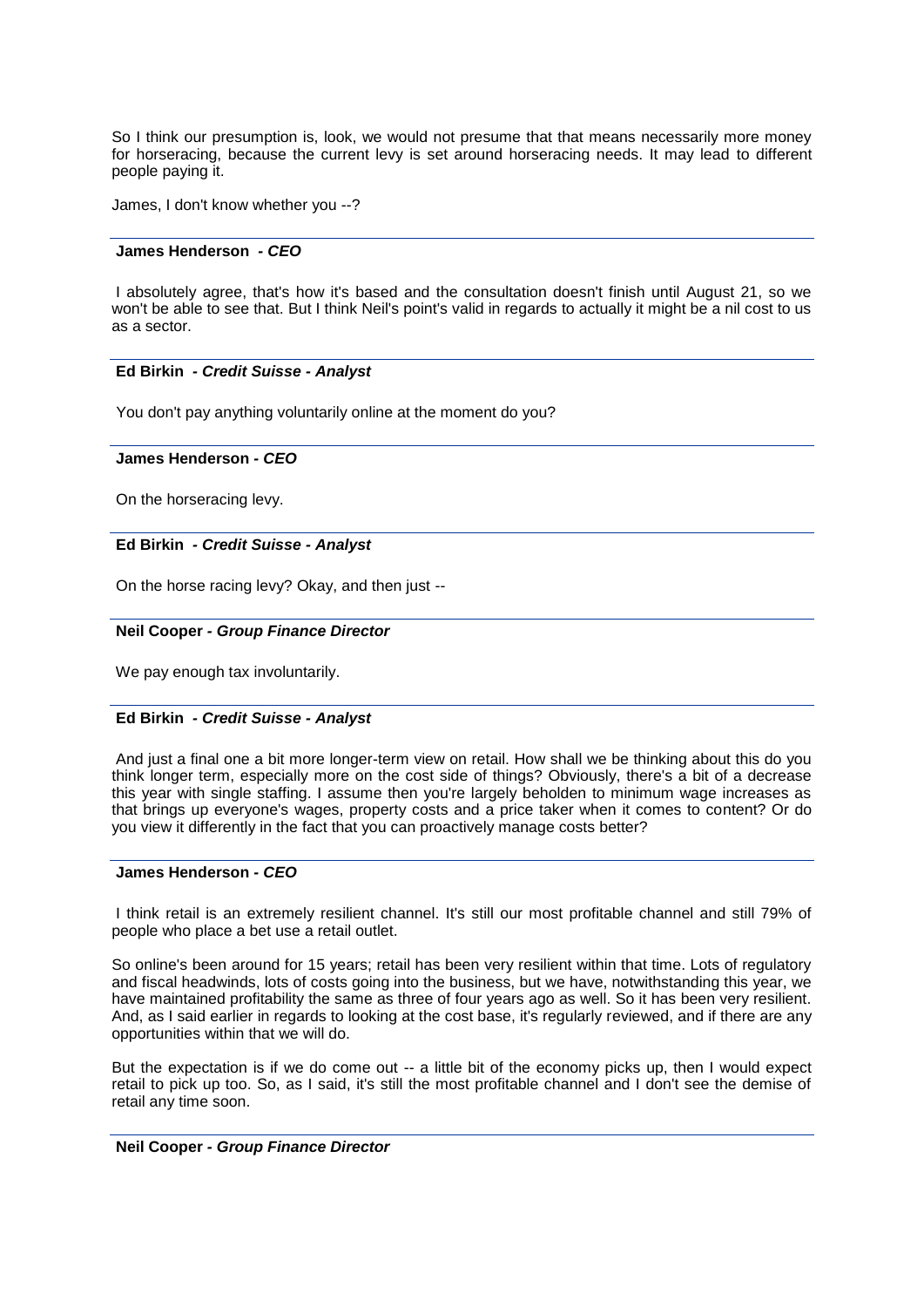Sorry, having just taken the moment to do the math, horseracing in H1 was 27%. I think my first guess was 30%, so --

#### **Ed Birkin** *- Credit Suisse - Analyst*

Turnover or revenue?

#### **Neil Cooper** *- Group Finance Director*

Wagering.

#### **Ed Birkin** *- Credit Suisse - Analyst*

Wagering. Okay. Thank you very much.

#### **Neil Cooper** *- Group Finance Director*

That may be slightly disbenefited because of the World Cup this year but --

#### **Joe Thomas** *- HSBC Global Research - Analyst*

Joe Thomas, HSBC. Couple of questions, please. The first one is about mitigation generally. You talk quite cryptically about potential mitigation strategies in Australia; is there any more granularity you can give us on that? What sort of percentage?

#### **James Henderson** *- CEO*

Specifically about mitigation in regards to the race field fees?

### **Joe Thomas** *- HSBC Global Research - Analyst*

Yes.

#### **James Henderson** *- CEO*

We've just looked at a number of efficiencies, as you would with any business. And I think the main thing is in regards to making sure that we monitor clients -- we have profitable clients and I think we've gone through the whole client base to make sure that we're able to do that.

Obviously, the fees were introduced on July 1, so it's probably too early to say. And, as Neil said earlier, it's about the way that the clients may react to some of those changes, but we haven't seen any impact as of it yet.

# **Joe Thomas** *- HSBC Global Research - Analyst*

And then in the UK as well, is there any more granularity you're able to give around the GBP20 million to GBP25 million, exactly where that's going to come from.

### **James Henderson** *- CEO*

I think I would say it's predominantly marketing in regards to that GBP15 million to GBP20 million, by the way.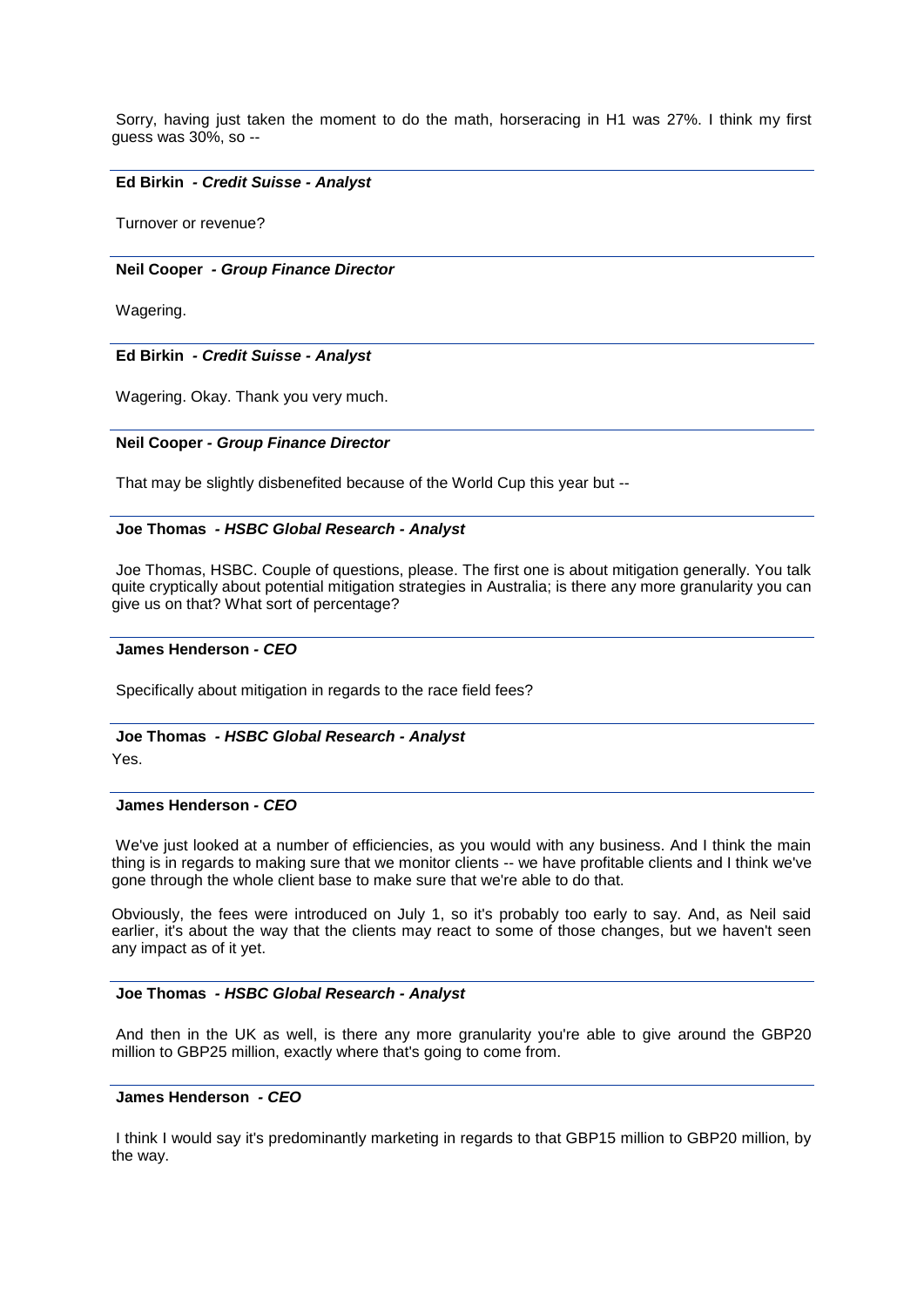### **Joe Thomas** *- HSBC Global Research - Analyst*

And then just finally, I think the answer is no, but any impact from the voluntary code on machines?

#### **James Henderson** *- CEO*

We've not experienced any.

## **Joe Thomas** *- HSBC Global Research - Analyst*

Thanks.

### **Nick Edelman** *- Goldman Sachs & Co. - Analyst*

Nick Edelman, Goldman Sachs. Just one on capital allocation, please. Given what you spoke about in terms of your focus on technology, does that mean that CapEx is likely to increase progressively, perhaps significantly, over the next couple of years? Or will you be reallocating some of your capital from retail, given the regulatory and cost headwinds you face there, please?

## **James Henderson** *- CEO*

Yes, probably. The overall amount won't, but the capital may be reduced slightly in retail; you're absolutely right.

#### **Nick Edelman** *- Goldman Sachs & Co. - Analyst*

Perhaps just to be more specific, in terms of shop openings net estate growth, do you continue to pursue that?

#### **James Henderson** *- CEO*

Yes, we do. As I said, because of the MGD, at the bottom end of the estate we've had to close, or will close, 109 shops, but at the front end of the estate, we will take new license opportunities as and when they present themselves.

### **Neil Cooper** *- Group Finance Director*

Just to build on that, that process isn't starting today, to be fair. Firstly, as I've already mentioned, part of the rationale for taking Playtech out was to unlock the headroom on CapEx. And we've guided to a growth from GBP20 million in 2012 to GBP40 million this year and Project Trafalgar again didn't start -- Project Trafalgar's been running for six to 12 months.

So some of this is just, I suppose, a better articulation of what's been going on. So you shouldn't automatically assume that the change starts here; I think the change has already started, looking back a way. So you can also imply from that that the change, going forward, won't be as material as you perhaps fear.

We were guiding to GBP40 million on retail two years ago; we're now looking at GBP30 million this year, so some of that is already in train.

# **Patrick Coffey** *- Barclays - Analyst*

Patrick Coffey, Barclays. Just one question with two parts. On the gaming side of things, clearly there's been a big acceleration there in online gaming this year and a further acceleration in Q2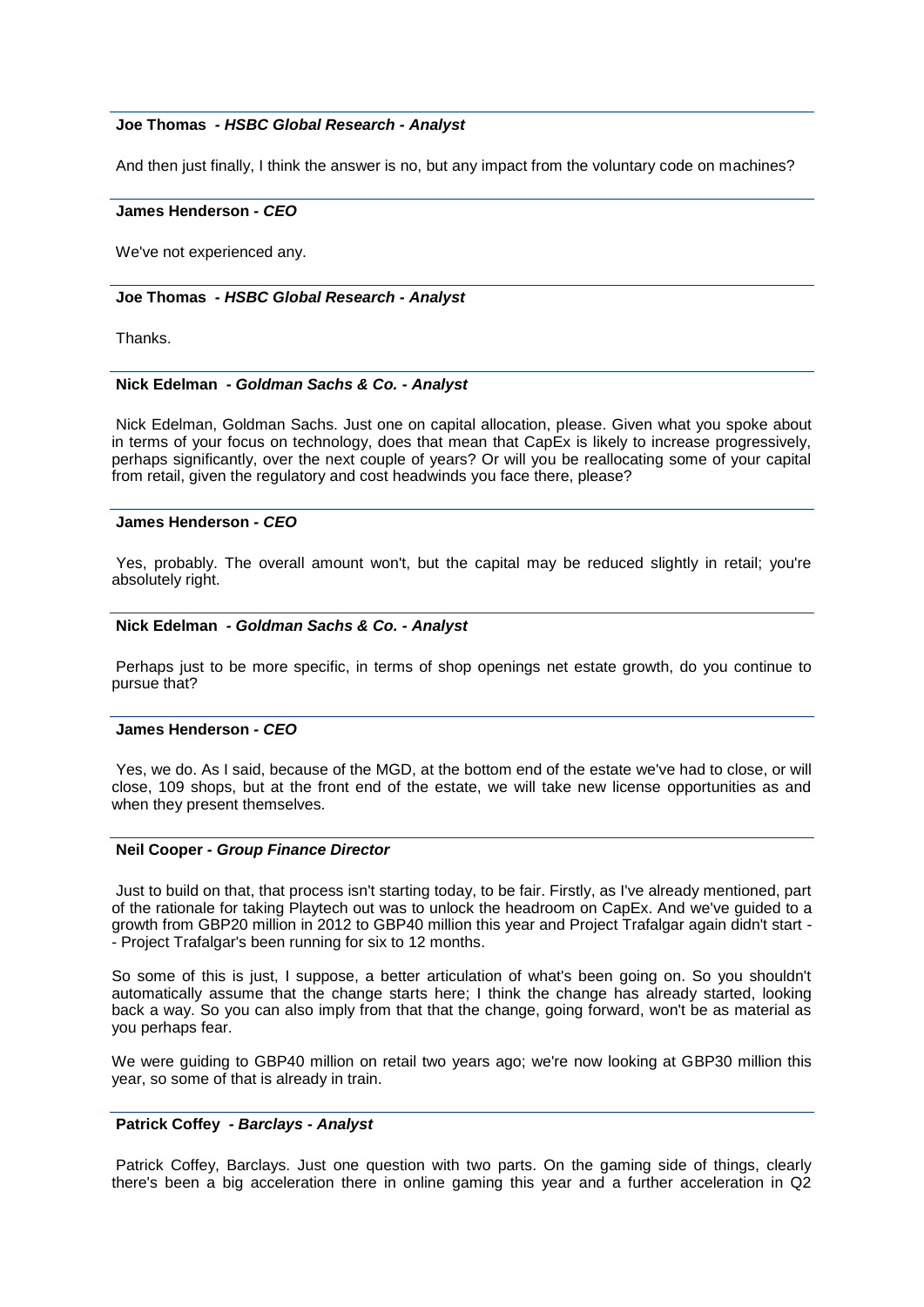versus Q1, but poker and bingo still in negative territory. You may be just to talk us through the path to poker and bingo returning flat and potentially growth and when we should expect that?

And the second part, which is seamless; James, can you give us an idea of your view on the cyclicality of gambling within the retail estate, clearly, with your experience in retail, to get a sense of in the upswing you just mentioned how much could over-the-counter wagering grow? So would be great to hear your views on that. Thanks.

### **James Henderson** *- CEO*

I think, in regards to the gaming and bingo and poker, I look at it as one. We've made a number of new exchanges to the gaming and introduced a number of products. So I look at it as one and overall gaming is up 18% at the half year.

I don't know whether you want to add anything on poker and bingo specifically?

### **Neil Cooper** *- Group Finance Director*

Poker's been tough for everyone actually for a couple of years, so I'm resisting the temptation to feel bad about it or just about ourselves. We haven't done well in poker, but we wouldn't be the only ones.

I think it's fair to say, bingo, we're not doing as well as we might have otherwise expected, so a bit of focus there is needed. At these rates, eventually when you get to zero you will bottom out in growth rates, but I don't want to sound too pessimistic. I appreciate Ralph's comments earlier.

But I think bingo's an area of more focus. Poker's a tough old market actually, and nothing that's gone on with Amaya and PokerStars is probably going to make that any easier.

#### **James Henderson** *- CEO*

In regards to retail and what we can expect, going forward, I think when you've got such a mature market like retail, notwithstanding there's been a World Cup, when you see a growth of 61% of our football product, which was obviously on the back of a lot of growth over the last few years as well, demonstrate that there's still a demand for that.

So I certainly wouldn't put a number to anything, going forward, but, as I said, I still believe it's a resilient business. Football's going up, net revenue was up 2% -- sorry the wagering was up 2%. So if the economy does pick up, which you'd expect it to do, then I would expect retail to benefit from that.

#### **Neil Cooper** *- Group Finance Director*

If I could just add one thing to what James has said, the macro -- oligarchs although there will be less of that clearly, but oligarchs squabbling over houses in Chelsea doesn't really equate to plumbers getting paid more in Birmingham. And what I mean by that is some of the macro benefits to the economy, some of the London centric capital markets stuff, may not trickle down to the C2DE working man, who is the heartland of the retail customer base.

Unemployment, or employment has been good, which has helped, but we're not actually really seeing wage growth, and since discretional income is where people gamble from, with cost inflation, over the last four or five years, and wage inflation flat, I personally am still not absolutely convinced that the conditions for retail growth fiscally, on an individual consumer basis, the data is not really suggesting that we're there yet, to be fair. Well, that's my view anyway. I don't know what other people think.

The Brummie plumber, he's not seeing huge wage -- the bricklayer might be, because that's a slightly different thing, but the average working guy is not seeing wage inflation. And I think all the statistics will confirm that wage pressure is flat, and of course, being in the EU, there is always the ability to fly in labor from other parts of the EU to maintain that pressure as well.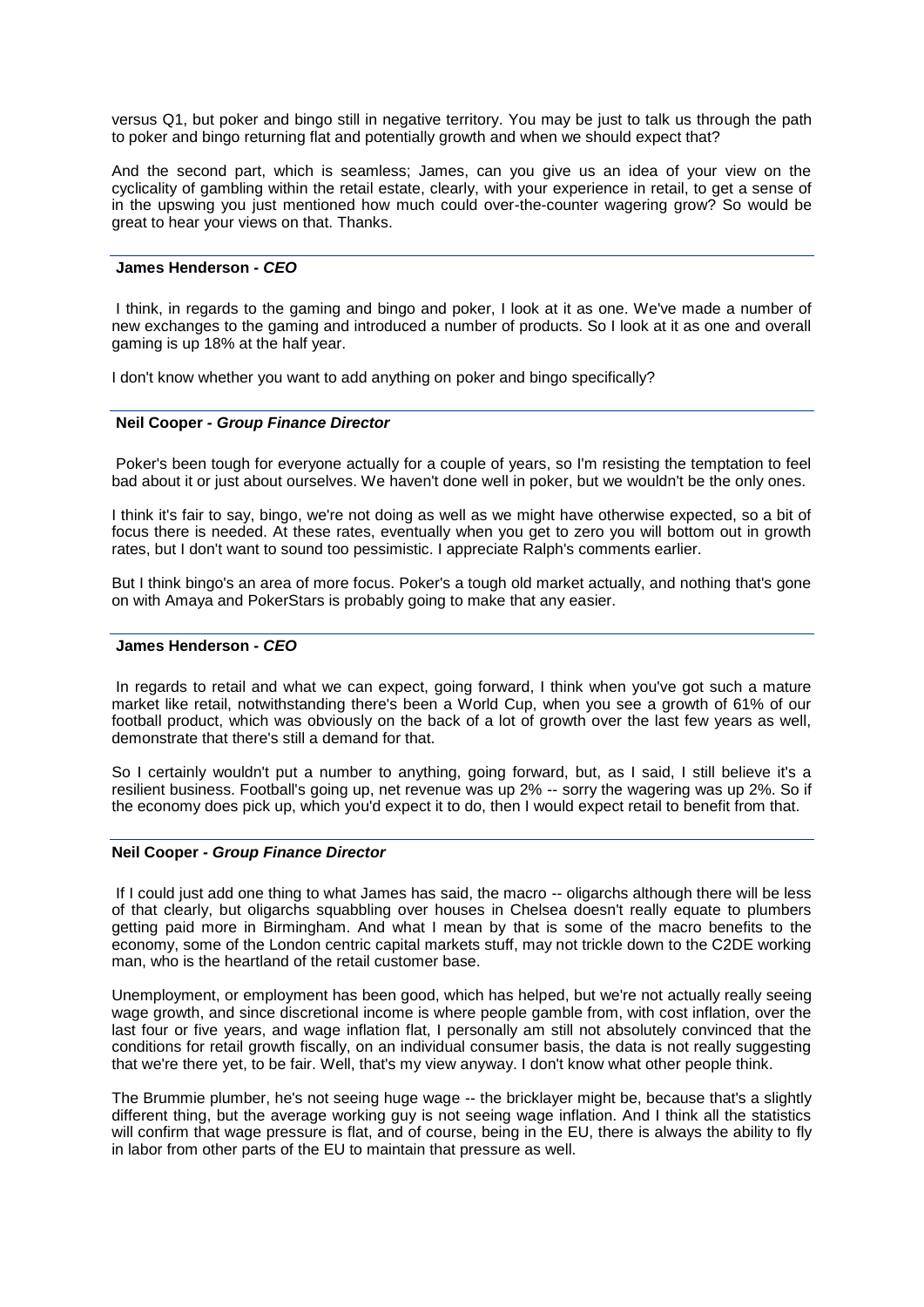#### **Ivor Jones** *- Numis Securities - Analyst*

Ivor Jones, Numis. James, sorry, didn't quite get your answer to Richard, in relation to the machines, did you say Eclipse machines generated only 1% more gross win?

### **James Henderson** *- CEO*

1% above the Storm terminal, which is in the rest of the estate.

### **Ivor Jones** *- Numis Securities - Analyst*

1% more growth, rather than --?

#### **James Henderson** *- CEO*

Stronger growth, yes.

#### **Ivor Jones** *- Numis Securities - Analyst*

What's the revenue differential, not the growth differential?

#### **James Henderson** *- CEO*

Well, it's around about 1,200 shops, but that was in the south, in the London region. So it will be the better performing of the estate.

### **Neil Cooper** *- Group Finance Director*

Because we've rolled it out on operational lines, and we've taken the two southern regions which, historically, are higher per machine anyway, London's always been the highest revenue per machine. So I don't think we can give you a sensible answer. It's not like we've taken half of London with and half of London without.

#### **Ivor Jones** *- Numis Securities - Analyst*

But you must be planning for more revenue, post the replacement --?

#### **Neil Cooper** *- Group Finance Director*

We always plan for more revenue, yes that's right.

#### **James Henderson** *- CEO*

Well, if you take a straight line, if you take a straight line from that, then you'd expect a 1% uplift.

#### **Ivor Jones** *- Numis Securities - Analyst*

Okay. And the other thing was, you were talking about what racing needs, and I just wondered what you will be saying in the consultation about how racing spends the money that it already gets.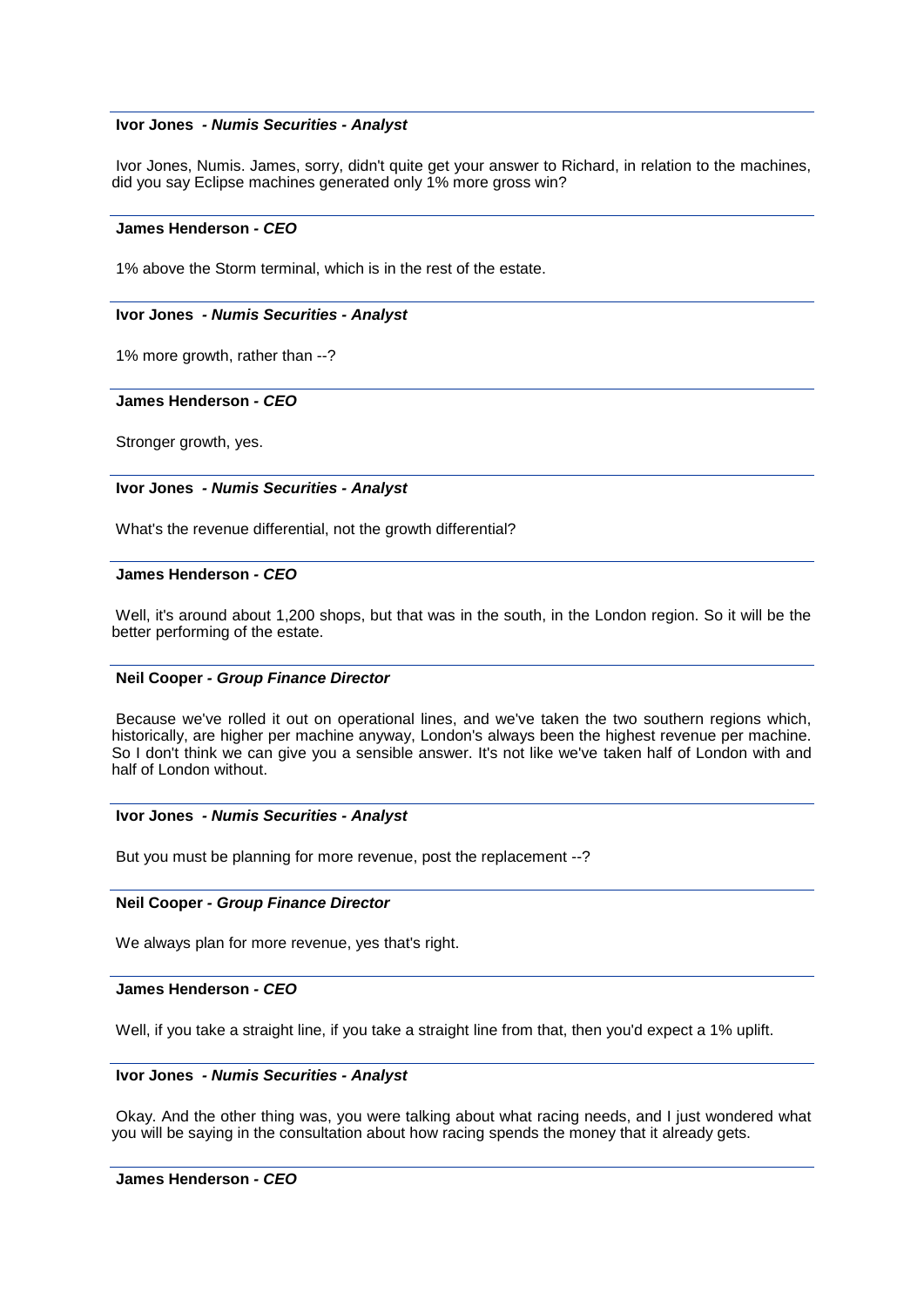It was interesting to read a release from the Levy Board the other day, saying that prize money up - a lot of the statistics were up, which is in pretty healthy position. So I'm not part of that consultation, but I'm sure that's one of the points that will be made in our representation.

#### **Neil Cooper** *- Group Finance Director*

Because racing doesn't just get money from the levy. Clearly, one of the major sources of funding is also media rights. To the extent that I've been whinging on about media inflation for four years, no doubt my counterparts in racing must be feeling chuffed about media income, right?

### **Nigel Hicks** *- Agency Partners - Analyst*

Nigel Hicks, Agency Partners. How are you sorting out staff bonusing, in the light of MGD and POC coming?

And I suppose a semi follow-on from that, can you just talk about your dividend cover thoughts with the impact of POC in 2015?

### **James Henderson** *- CEO*

In regards to staff bonuses, so the MGD, albeit it's in here this year, doesn't come in until March of next year. So I'm sure we'll make a provision in the plans for next year, in regards to that. Clearly, obviously it was a surprise to get an uplift this year. But once you set your plan and your bonuses are attached to that, that's in.

In regards to your point of consumption one, I didn't --?

### **Nigel Hicks** *- Agency Partners - Analyst*

Well, actually, sorry, just on how your -- are you looking at bonusing before --?

### **Neil Cooper** *- Group Finance Director*

We've got annual plans which drive annual bonus, and then we've got the long-term incentive plans which is a three or four year cycle. Now as James has said, if you look at next year's budget it will contain our estimate of the impact of the hike on tax, and, therefore, that is allowed for.

As long as you know about it in advance, to be able to plan for it, then you're giving the staff the benefit of that deduction in their plan, otherwise you're going to miss your plan.

### **Nigel Hicks** *- Agency Partners - Analyst*

And sorry, the second point is, just what sort of level of dividend cover you're happy to come down to, depending on the impact of POC, and obviously no World Cup?

### **Neil Cooper** *- Group Finance Director*

Do you want me to take that?

# **James Henderson** *- CEO*

Yes.

**Neil Cooper** *- Group Finance Director*